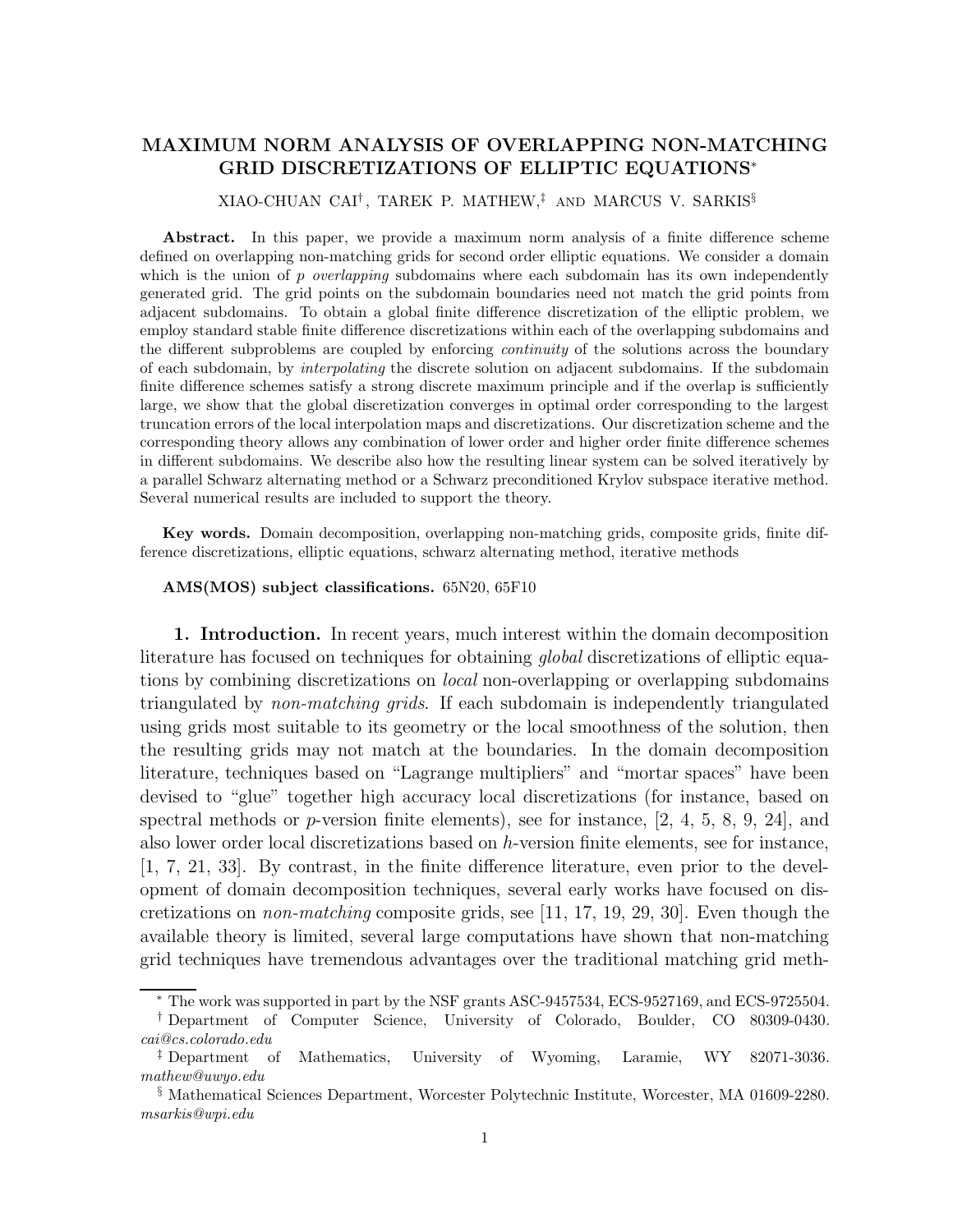ods due to the time saved on the grid generation stage of the computation, especially for problems with complex geometry ([20, 30]).

In [29], Starius provided an analysis for the two subdomain case, and our purpose in this paper is to extend the result of Starius on the maximum norm stability of global finite difference discretizations of elliptic equations, to the case of many subdomains. The extension we consider will be applicable to domains with general shapes, involve an arbitrary number of composite subgrids, and allow local finite difference schemes of any order, provided the discretizations satisfy locally a maximum principle and the overlap between the subdomains is sufficiently large. Further, the analysis, based on constructing a contraction mapping, will permit parallel solution of the subgrid problems iteratively.

The linear elliptic equation we consider will be of the following form on a domain  $\Omega$  in  $R^2$  or  $R^3$ :

(1) 
$$
\begin{cases} Lu \equiv -\Delta u + \vec{b}(x) \cdot \nabla u + c(x)u = f(x) & \text{in } \Omega \\ u = g(x) & \text{on } \partial \Omega. \end{cases}
$$

Throughout the rest of this paper, we will assume that  $c(x) \ge c_0 > 0$  on  $\Omega$ , and that the forcing term f, the boundary value function g, the coefficients  $\overline{b}$  and  $\overline{c}$ , and the exact solution  $u$  are *smooth*. On each subdomain, we will consider local discretizations that satisfy a discrete maximum principle.

One of the fundamental issues in studying non-matching grid methods is to understand the relation between the order of the global discretization error, the orders of the subdomain discretization errors, the orders of the interpolation errors between non-matching subgrids, and the size of the overlap. Suppose that  $\Omega$  is the union of p overlapping subdomains  $\Omega'_1, \ldots, \Omega'_p$ . Let  $h_i$  be the mesh size of subdomain  $\Omega'_i$ , and let  $p_i$  and  $q_i$  be the orders of the discretization and interpolation errors on  $\Omega'_i$  and  $\partial\Omega'_i$ , respectively. Further, let  $\Omega_{\Gamma_i^c}$  denote a neighborhood of the subdomain boundary segment  $\Gamma_i^c = \partial \Omega_i' \cap \Omega$  containing all grid points used in the local interpolation. Then we show in this paper that the maximum norm of the global error is bounded by

(2) 
$$
C\left(1+\frac{\sigma}{1-\delta_0}\right)\left(\sum_{i=1}^p h_i^{p_i} \|u\|_{p_i+2,\infty,\Omega'_i}+\sum_{i=1}^p h_i^{q_i} \|u\|_{q_i,\infty,\Omega_{\Gamma_i^c}}\right),
$$

which yields a bound that depends on the local smoothness of the solution (so that for instance, the mesh size  $h_i$  may need to be chosen smaller on a subregion  $\Omega'_i$  where  $||u||_{p_i+2,\infty,\Omega'_i}$  or  $||u||_{q_i,\infty,\Omega_{\Gamma_i^c}}$  is large). Here  $\sigma$  is a bound for the maximum norm of the subdomain interpolation operators.  $\delta_0$  < 1 is a parameter that depends on  $\sigma$  and on a contraction factor  $\rho$  associated with homogeneous solutions of subdomain elliptic equations. For elliptic equations with  $c(x) \geq c_0 > 0$ , it is known that the maximum norm of a homogeneous solution in the true interior of a domain is bounded by the maximum norm of its boundary data multiplied by a factor  $0 < \rho < 1$ , see for instance Smoller [28] or Lions [23]. For the discrete case, see [16, 26]. The parameter  $\delta_0$  is the product of  $\sigma$  with the largest factor  $\rho$  from different subdomains. Thus, factor  $\delta_0$  may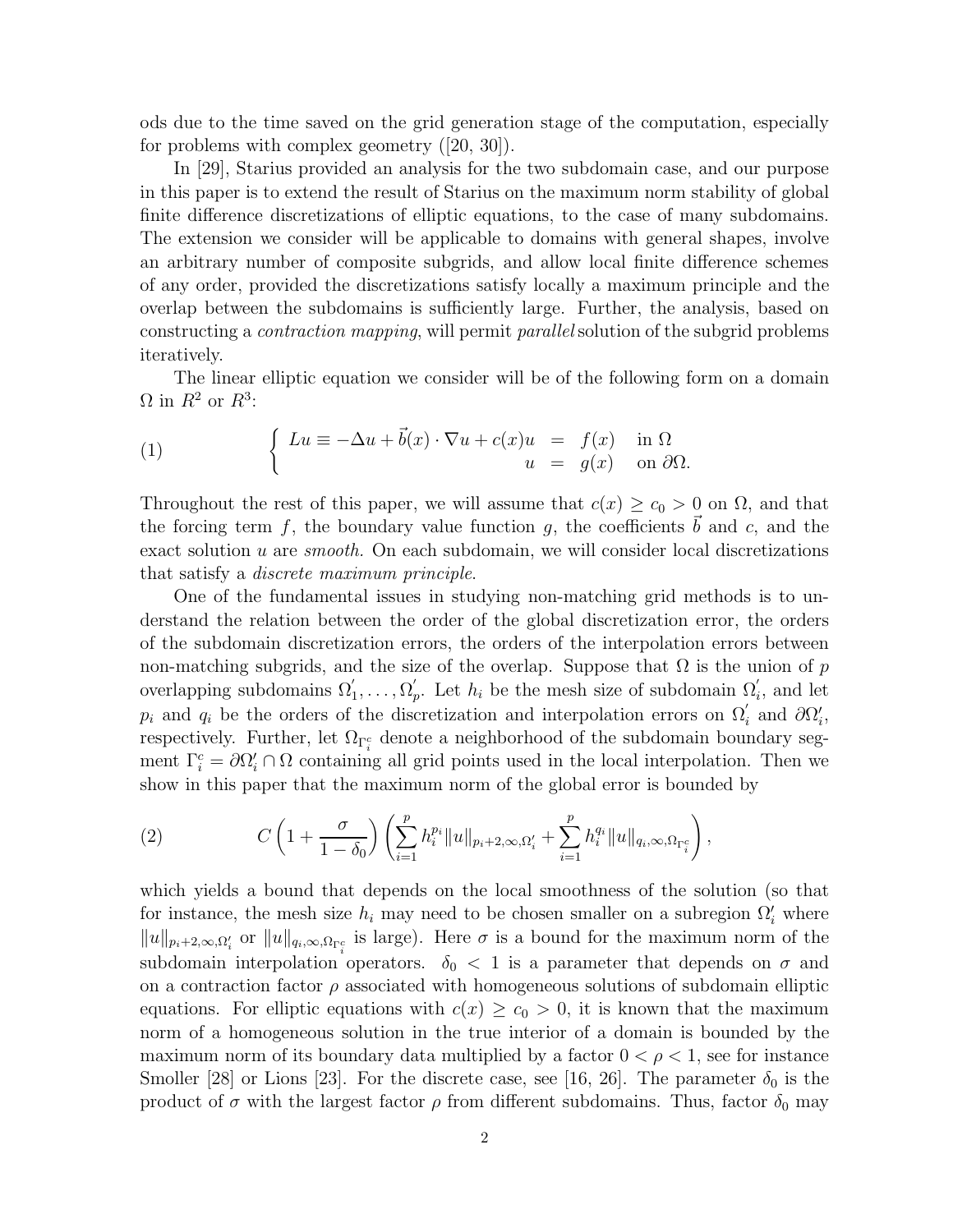depend on the size of the overlap between the subdomains, while  $\sigma$  may depend on the choice of the local grids.

The method and the theory described in this paper are quite different from the mortar based approach developed in [7]. In the mortar method, the discretization error is proved to be totally independent of the overlap size. Whereas the method to be studied in this paper has some degree of dependency on the overlap size but is a lot easier to implement than any of the mortar type methods. The mortar theory of [7] is valid only for the two-subdomain case involving simple interfaces without corner points, while the maximum principle based theory developed in this paper applies for any number of subdomains in both  $R^2$  and  $R^3$ .

Although the focus of this paper is on the accuracy of the overlapping non-matching grid method, we will include a short discussion on Schwarz type iterative methods for solving the resulting linear system of equations. We prove that if the overlap is sufficiently large, the convergence of the Schwarz method is independent of the mesh sizes. Related topics can also be found in the book [27].

The rest of the paper is organized as follows. In Section 2, we describe a finite difference procedure for obtaining a global discretization on non-matching composite grids, see [11, 29]. In Section 3, we describe a technique for analyzing the stability of the global discretization. In Section 4, we apply the stability result of Section 3 to derive bounds for the accuracy of the global discrete solution. In Section 5, we describe two iterative procedures for solving the resulting linear system satisfied by the global discrete solution, by using a parallel Schwarz alternating method and an additive Schwarz preconditioned Krylov subspace iterative method. Finally, in Section 6, we present the results of sample numerical tests.

**2. Discretization on overlapping non-matching grids.** The global discretization method we use is the composite grid method, see for instance, Starius [29] and Cheshire and Henshaw [11]. It involves independently discretizing the elliptic equation  $Lu = f$  on each of the subgrids and coupling the discretizations by requiring *continuity* of the solutions across the boundaries.

Given a domain  $\Omega$ , we first choose a partition of  $\Omega$  into p non-overlapping subdomains such that

$$
\overline{\Omega} = \cup_{i=1}^p \overline{\Omega}_i, \quad \Omega_i \cap \Omega_j = \emptyset, \text{ for } j \neq i.
$$

We then enlarge each subdomain  $\Omega_i$  to include all points in  $\Omega$  within a distance  $\theta > 0$ and denote the resulting enlarged subdomain by  $\Omega'_{i}$ 

$$
\Omega_i' \equiv \{ x \in \Omega : dist(x, \Omega_i) \le \theta \} .
$$

Thus the enlarged domains will satisfy

$$
\Omega \subset \left( \Omega_1' \cup \cdots \cup \Omega_p' \right).
$$

On each subdomain  $\Omega'_i$  we independently construct a grid of size  $h_i$ . We will use  $\Omega'_{i,h_i}$ to denote the grid on  $\Omega'_i$ , for  $i = 1, \ldots, p$ . The grid points on the boundary  $\partial \Omega'_i$  need not align with the grid points in the adjacent subdomains, see Fig 1.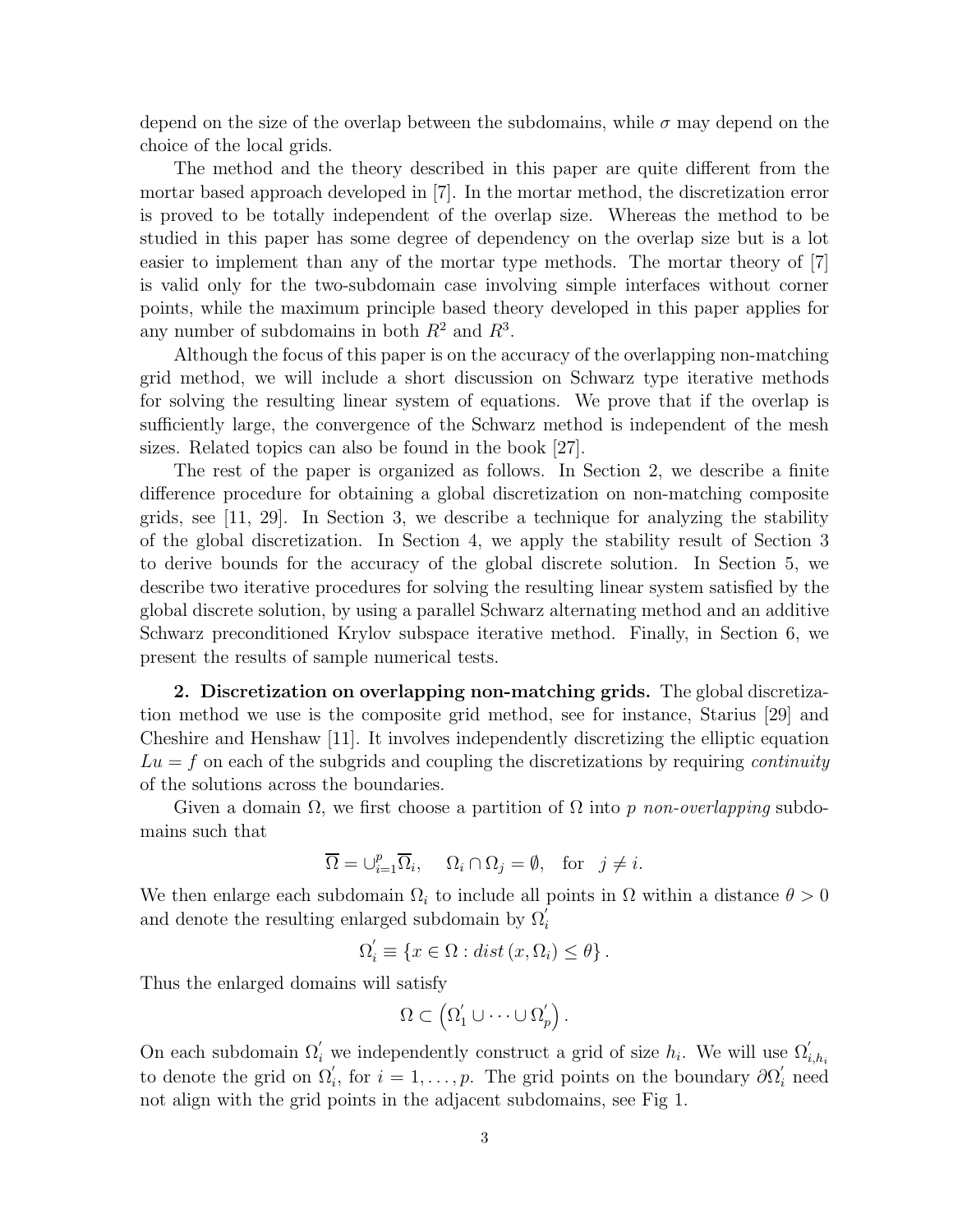

Fig. 1. An example of a global grid consisting of four overlapping non-matching subgrids.

On grid  $\Omega'_{i,h_i}$ , we use  $U_{h_i}$  to denote the discrete solution approximating the exact solution u on  $\Omega'_{i,h_i}$ . The global solution  $U_h$  is then denoted as the collection of local solutions

$$
U_h=\left(U_{h_1},\ldots,U_{h_p}\right).
$$

We use the notation  $\Gamma_i$  to denote the portion of the boundary  $\partial\Omega_i'$  intersecting  $\partial\Omega$ , i.e.,  $\Gamma_i \equiv \partial \Omega_i' \cap \partial \Omega$ . We can then partition  $\partial \Omega_i'$  into two pieces,  $\Gamma_i$  and its complement  $\Gamma_i^c \equiv \partial \Omega_i' \setminus \Gamma_i$ :

$$
\partial\Omega_i' = (\partial\Omega_i' \cap \partial\Omega) \cup (\partial\Omega_i' \cap \Omega) = \Gamma_i \cup \Gamma_i^c.
$$

We use  $\Gamma_{i,h_i}$  to denote the grid on  $\Gamma_i$  and  $\Gamma_{i,h_i}^c$  the grid on  $\Gamma_i^c$ .

To motivate the composite grid discretization, we observe that the solution  $u(x)$  of the elliptic equation (1) satisfies:

$$
\begin{cases}\nLu_i &= f_i, \quad \text{on } \Omega'_i \\
u_i &= g_i, \quad \text{on } \Gamma_i \\
u_i &= u \quad \text{on } \Gamma_i^c,\n\end{cases}
$$

where  $u_i$  denotes the continuous restriction of u to  $\Omega'_i$ , where  $f_i$  is the restriction of f to  $\Omega'_i$ , and  $g_i$  is the restriction of g to  $\Gamma_i$ .

Analogous to the continuous case above, the local discretization on  $\Omega'_{i,h_i}$  of problem (1) in the composite grid method will approximate the above problem:

(3) 
$$
\begin{cases} L_{h_i}U_{h_i} = f_{h_i}, & \text{on } \Omega'_{i,h_i} \\ U_{h_i} = g_{h_i}, & \text{on } \Gamma_{i,h_i} \\ U_{h_i} = I^i U_h & \text{on } \Gamma^c_{i,h_i}, \end{cases}
$$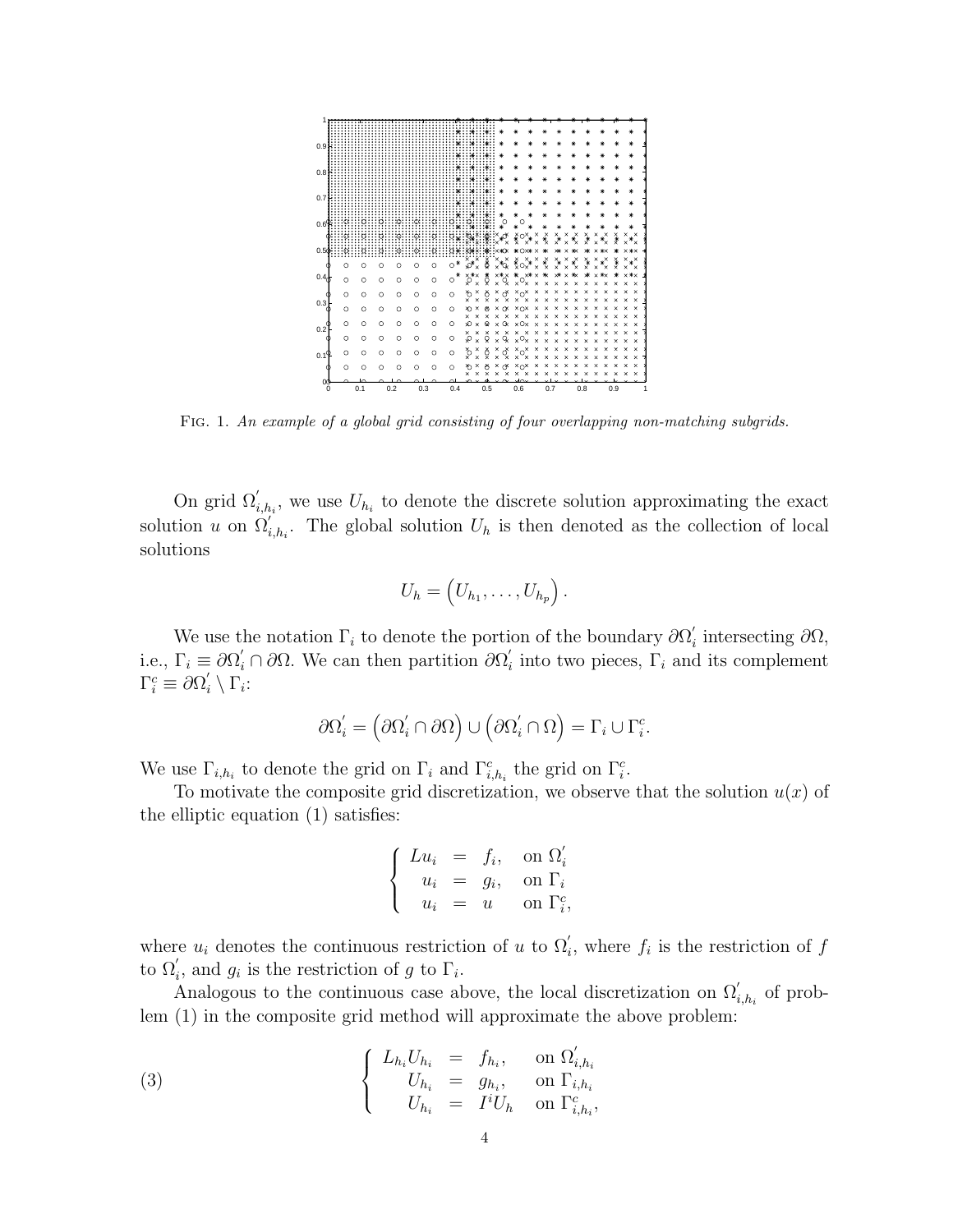where  $f_{h_i}$  is the restriction of the forcing term f to the grid points in  $\Omega_{i,h_i}$ , where  $g_{h_i}$  is the restriction of the Dirichlet boundary data g to the grid points in  $\Gamma_{i,h_i}$  and  $I^iU_h$  will be suitably chosen as an *interpolation* of the discrete solution  $U<sub>h</sub>$  to enforce *continuity* of the local solution. If a grid point in  $\partial\Omega'_{i,h_i}$  matches with a grid point in an adjacent grid  $\Omega'_{j,h_j}$  then  $I^iU_h$  would ideally be chosen to equal the grid value of  $U_{h_j}$  at that grid point. However, for non-matching grids, we define  $I^{i}U_{h}$  as an *interpolation* of the grid values of  $U_{h_i}$  on adjacent grid points.

**Assumption** A1 (**Truncation error of local discretizations**): We assume that the local discretizations have a truncation error  $\alpha_i(x)$  of order  $p_i$  at a point x in  $\Omega'_{i,h_i}$ .

More specifically, if  $u(x)$  is a smooth function, and  $u_{h_i}$  denotes the restriction of  $u(x)$  to the grid points in  $\Omega'_{i,h_i}$ , then we define the local truncation error  $\alpha_i(x)$  at grid point  $x$  by

(4) 
$$
(L_{h_i}u_{h_i})(x) = (Lu)(x) + \alpha_i(x).
$$

We assume that the local discretization scheme is chosen so that the truncation error  $\alpha_i(x)$  satisfies the following bounds

$$
|\alpha_i(x)| \leq Ch_i^{p_i} ||u||_{p_i+2,\infty,\Omega'_i}.
$$

Here  $||u||_{p_i+2,\infty,\Omega'_i}$  denotes the Sobolev  $W^{p_i+2,\infty}(\Omega'_i)$  norm of u (Grisvard [18]).

We require intergrid interpolation maps  $I^i$  for  $i = 1, \dots, p$ , to define the boundary data  $I^iU_h$  in the global discretization (7), where  $I^iU_h$  uses the value of  $U_{h_j}$  at grid points in the adjacent domains  $\Omega'_{j,h_j}$  for  $j \neq i$ . This interpolation map  $I^i$  is a linear transformation

$$
I^i: U_h \to U_{h_i, \Gamma_{i,h_i}^c}.
$$

**Assumptions** A2 (**Subgrid interpolation**): We assume that the interpolation map  $I^i$  does not use values of  $U_{h_i}$  in  $\Omega_{i,h_i}^\prime$ , and further, that  $I^i$  only uses nodal values at grid points x in  $\cup_{j\neq i} \overline{\Omega}_{j,h_j}$ , i.e.,  $I^i$  does not use nodal values at grid points in the domains  $\{\Omega^{'}_{j,h_j}\setminus\overline{\Omega}_{j,h_j}\}_{j\neq i}.$ 

As an example, consider Fig 2. Let  $\times$  denote a grid point in  $\partial\Omega'_{i,h_i}$  and let ∘ denote grid points in  $\Omega'_{j,h_j}$  for some  $j \neq i$ . If  $\times$  lies in the *convex hull* of the grid points  $\circ$ , then the interpolated value at  $\times$  can be obtained by linear interpolation of the nodal values on the triangle with vertices  $\circ$ . We need to define a similar interpolation rule for each grid point on  $\Gamma^c_{i,h_i}$ . For a suitable ordering of the grid points in  $\cup_{j=1}^p \overline{\Omega}'_{j,h_j}$  and in  $\partial \Omega'_{i,h_i}$ the stencil is stored in the matrix  $I^i$ .

REMARK 2.1. The intergrid interpolation maps  $I^i$  may also be defined by matching various moments of the traces of the subdomain functions on the interfaces, as in mortar methods  $|7|$ .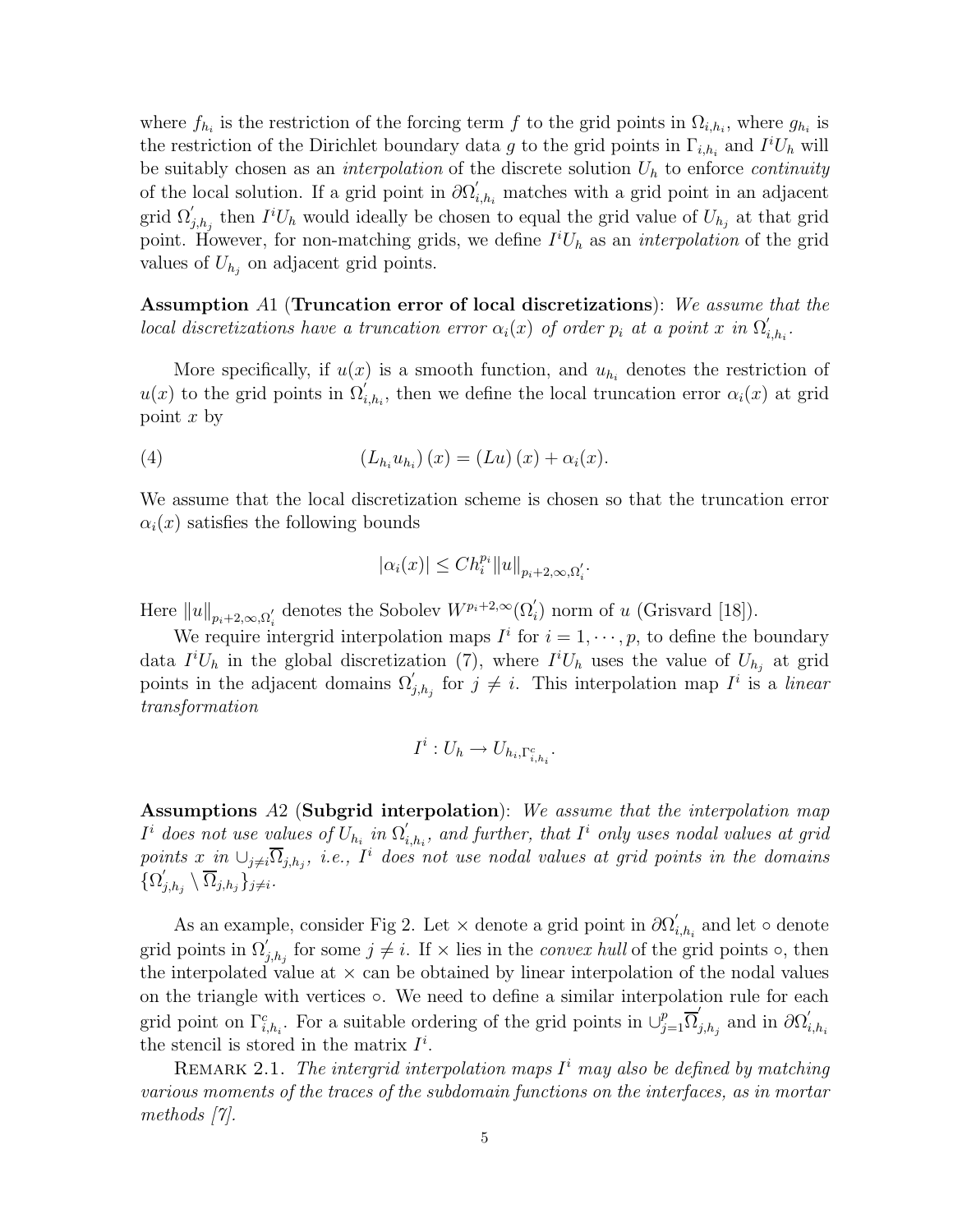

Fig. 2. Example of an interpolation stencil

The maximum norm of each interpolation map  $I^i$  is denoted by  $||I^i||_{\infty,\Gamma_{i,h_i}^c}$ . It corresponds to the largest absolute row sum of the matrix  $I^i$ . We use  $\sigma$  to denote the largest of the maximum norms amongst all the interpolation maps

(5) 
$$
\sigma \equiv \max_{i} ||I^{i}||_{\infty, \Gamma_{i,h_{i}}^{c}}.
$$

For example, if  $I^iU_h$  are all obtained at each grid point by piecewise linear interpolation of nodal values of  $U_h$  on adjacent domains, then the linear interpolation stencil will correspond to a *convex* combination of three nodal values of  $U_h$  in adjacent domains. For such a stencil, we obtain

$$
||Ii||_{\infty,\Gamma_{i,h_i}^c} = 1, \qquad \text{for } i = 1,\cdots,p,
$$

and consequently  $\sigma = 1$ .

**Assumption** A3 (**Interpolation error**): The error  $I - I^i$  of the interpolation operator  $I^i$  is of order  $q_i$ .

Let  $u(x)$  be a smooth function. Then the *interpolation error*  $\beta_i(x)$  at a grid point  $x \in \partial \Omega'_{i,h_i}$  is defined as:

$$
\beta_i(x) \equiv u(x) - \left(I^i u\right)(x).
$$

This interpolation error  $\beta_i(x)$  can be estimated using a Taylor series expansion of  $u(x)$ involving adjacent grid points in an enlarged region  $\Omega_{\Gamma_i^c}$  containing  $\Gamma_{i,h_i}^c$ . We assume that the interpolation map  $I^i$  is chosen such that the following bound holds for the interpolation error  $\beta_i(x)$  at the point x

(6) 
$$
|\beta_i(x)| = |\left(I - I^i\right)u| \leq Ch_i^{q_i} \|u\|_{q_i,\infty,\Omega_{\Gamma_i^c}},
$$

where  $\lVert \cdot \rVert_{q_i,\infty,\Omega_{\Gamma_i^c}}$  denotes the Sobolev  $W^{q_i,\infty}(\Omega_{\Gamma_i^c})$  norm and C is a constant independent of  $h_i$ .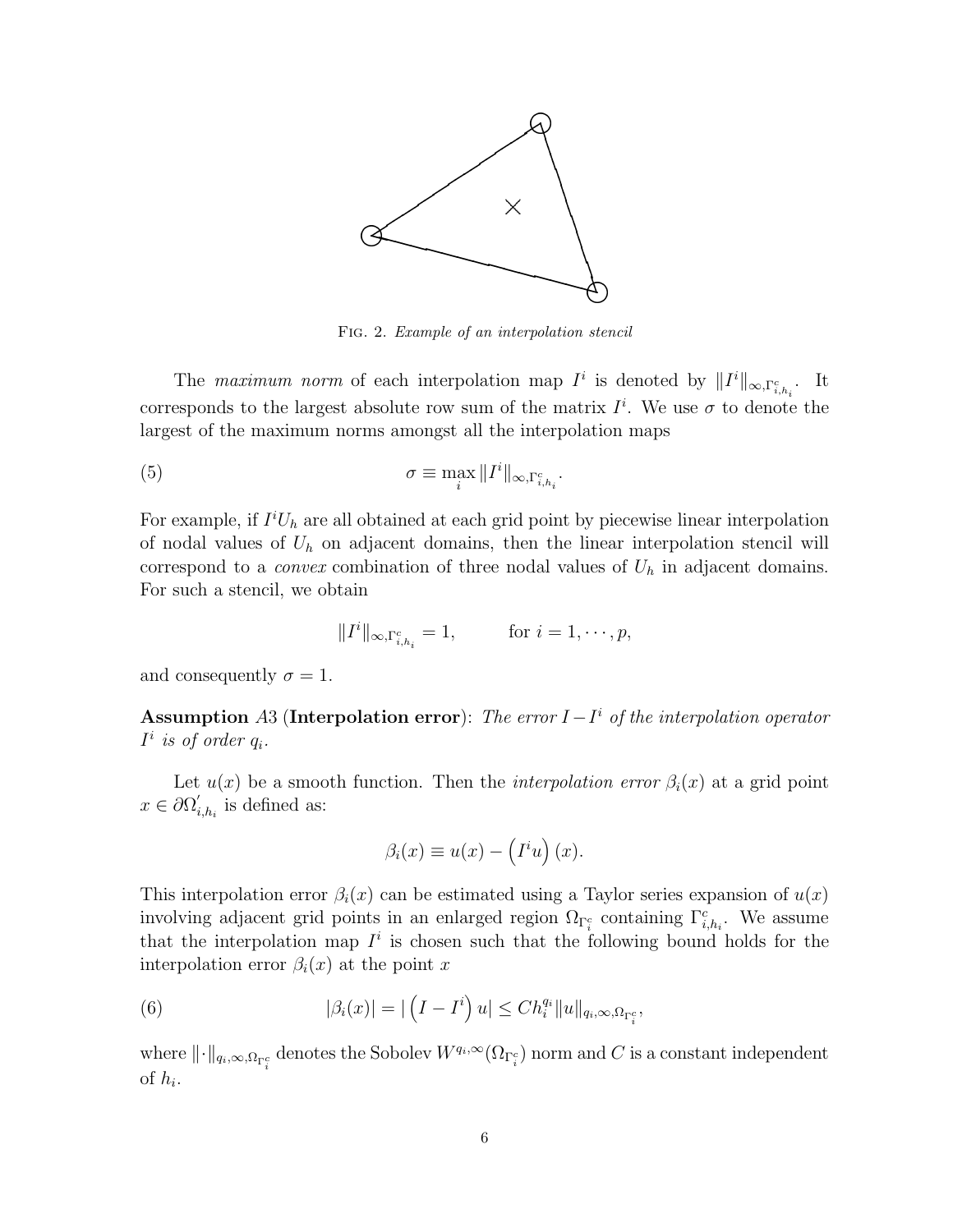The global discretization for  $U_h = (U_{h_1}, \dots, U_{h_p})$  in the composite grid method is obtained by coupling the local discretizations by requiring that the solution "matches" the interpolation of the discrete solution from adjacent grids on  $\Gamma_{i,h_i}^c$ 

(7) 
$$
\begin{cases} L_{h_i} U_{h_i} = f_{h_i}, & \text{on } \Omega'_{i,h_i} \\ U_{h_i} = g_{h_i}, & \text{on } \Gamma_{i,h_i} \\ U_{h_i} = I^i U_h, & \text{on } \Gamma_{i,h_i}^c, \end{cases}
$$

for  $i = 1, \dots, p$ . The above linear system can be solved iteratively, for instance, by using the Schwarz alternating procedure, see Section 5.

For example, in the case of two composite grids, our global discrete solution is denoted by  $U_h = (U_{h_1}, U_{h_2})$ , and it satisfies

$$
\begin{cases}\nL_{h_1} U_{h_1} = f_{h_1}, & \text{on } \Omega'_{1,h_1} \\
U_{h_1} = g_{h_1}, & \text{on } \Gamma_{1,h_1} \\
U_{h_1} = I^1(U_{h_1}, U_{h_2}), & \text{on } \Gamma^c_{1,h_1},\n\end{cases}
$$

and

$$
\begin{cases}\nL_{h_2} U_{h_2} = f_{h_2}, & \text{on } \Omega'_{2,h_2} \\
U_{h_2} = g_{h_2}, & \text{on } \Gamma_{2,h_2} \\
U_{h_2} = I^2(U_{h_1}, U_{h_2}), & \text{on } \Gamma_{2,h_2}^c.\n\end{cases}
$$

If there are  $n_1$  grid points in  $\overline{\Omega}'_{1,h_1}$  and  $n_2$  grid points in  $\overline{\Omega}'_{2,h_2}$  (including all the grid points on the boundaries), then the above global discretization yields a system of  $n_1+n_2$  linear algebraic equations for the discrete solution  $U_h = (U_{h_1}, U_{h_2})$ , including the boundary conditions on  $\partial\Omega$ .

REMARK 2.2. Due to the non-symmetric nature of the interpolation maps, the above global discretization does not yield a symmetric linear system in general, even if the local discretizations are symmetric.

REMARK 2.3. If the subgrids match, then the global discretization just introduced reduces to the usual discretization on the whole domain. The global linear system can also be reduced by removing the redundant variables.

**3. Maximum norm stability of the global discretization.** In this section, we prove that the global discretization (7) is solvable, and further that it is stable in the maximum norm. We first state the assumptions under which this analysis is valid.

**Assumption B1** (**Local stability**): We assume that the local finite difference discretizations (3) are chosen so that they are stable in the maximum norm.

More precisely, for  $i = 1, \dots, p$ , we assume that there exists a constant  $K_i$  independent of  $h_i$  such that if  $U_{h_i}$  solves

$$
\begin{cases}\nL_{h_i} U_{h_i} = f_{h_i}, & \text{in } \Omega'_{i,h_i} \\
U_{h_i} = g_{h_i}, & \text{on } \Gamma_{i,h_i}, \\
U_{h_i} = z_{h_i}, & \text{on } \Gamma^c_{i,h_i},\n\end{cases}
$$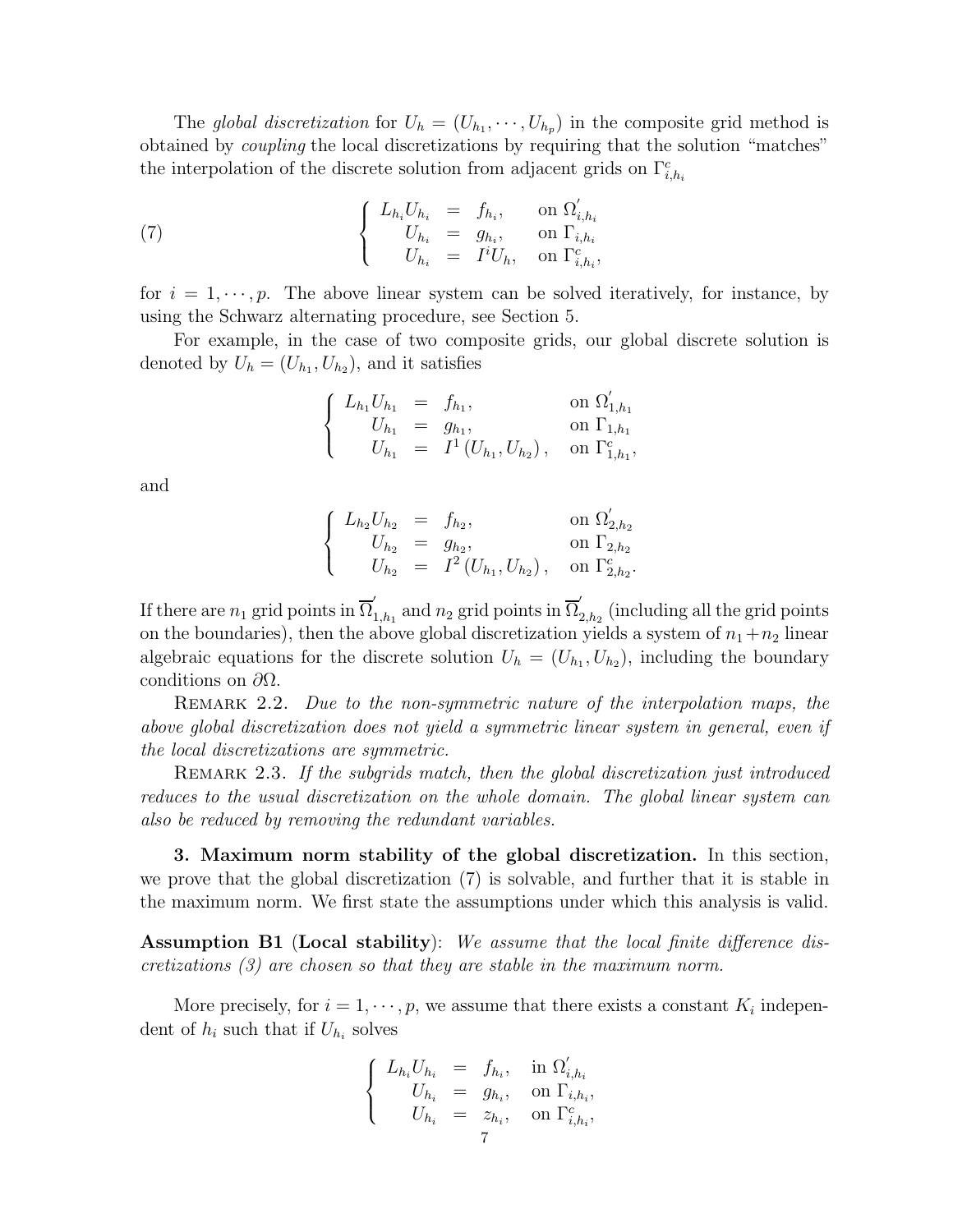then for  $i = 1, \dots, p$ 

$$
||U_{h_i}||_{\infty,\Omega'_i} \leq K_i ||f_{h_i}||_{\infty,\Omega'_{i,h_i}} + \max{||g_{h_i}||_{\infty,\Gamma_{i,h_i}}, ||z_{h_i}||_{\infty,\Gamma_{i,h_i}^c}}.
$$

We note that in the special case that  $f_{h_i} = 0$ , then the above stability assumption requires that a *homogeneous* solution  $U_{h_i}$  satisfies a *weak* discrete maximum principle

$$
||U_{h_i}||_{\infty,\Omega_i'} \leq \max\{||g_{h_i}||_{\infty,\Gamma_{i,h_i}}, ||z_{h_i}||_{\infty,\Gamma_{i,h_i}^c}\}.
$$

**Assumption B2** (**Contraction factor for homogeneous solutions**): We assume that the local discretizations satisfy a strong discrete maximum principle of the following form. If  $e_{h_i}$  is the solution of the following homogeneous problem on the overlapping  $domain \Omega'_{i}$ 

$$
\begin{cases}\nL_{h_i} e_{h_i} = 0, & \text{on } \Omega'_{i,h_i} \\
e_{h_i} = 0, & \text{on } \Gamma_{i,h_i}, \\
e_{h_i} = z_{h_i}, & \text{on } \Gamma^c_{i,h_i},\n\end{cases}
$$

then in the non-overlapping domain  $\Omega_i$ 

(8) 
$$
||e_{h_i}||_{\infty,\overline{\Omega}_i} \leq \rho_{i,h_i}||z_{h_i}||_{\infty,\Gamma_{i,h_i}^c},
$$

where  $0 < \rho_{i,h_i} < 1$  is a contraction factor for the error on the *i*'th grid. It will further be assumed that

$$
\rho_{i,h_i} \le \rho_i < 1,
$$

for some  $\rho_i < 1$  when  $h_i$  is sufficiently small.

Below, we briefly discuss some results concerning assumption B2. Given an elliptic operator  $Lu \equiv -\Delta u + \vec{b}(x) \cdot \nabla u + c(x)u$ , its contraction factor  $\rho_i$  on subdomain  $\Omega'_i$  can be defined in the continuous case as

$$
\rho_i \equiv \max_{\overline{\Omega}_i} w_i(x), \quad \text{where} \quad \begin{cases} \ L w_i &= 0, & \text{in } \Omega'_i \\ w_i &= 0, & \text{on } \Gamma_i \\ w_i &= 1, & \text{on } \Gamma_i^c. \end{cases}
$$

For the continuous problem,  $\rho_i$  may depend on the magnitudes of  $\vec{b}(x)$ ,  $c_0$  (where  $c(x) \geq$  $c_0 > 0$ , the overlap parameter  $\theta$ , and the shape and diameter of  $\Omega'_i$ . When  $c(x) \ge c_0 > 0$ 0, the contraction factor  $\rho_i$  can be estimated for the continuous problem by constructing "barrier" (or "comparison") functions  $B_i(x) \geq w_i(x) \geq 0$  satisfying

$$
\begin{cases}\nLB_i & \geq 0, \quad \text{in } \Omega'_i \\
B_i & \geq 0, \quad \text{on } \Gamma_i \\
B_i & \geq 1, \quad \text{on } \Gamma'_i\n\end{cases}\n\implies \rho_i = \max_{\overline{\Omega}_i} w_i(x) \leq \max_{\overline{\Omega}_i} B_i(x),
$$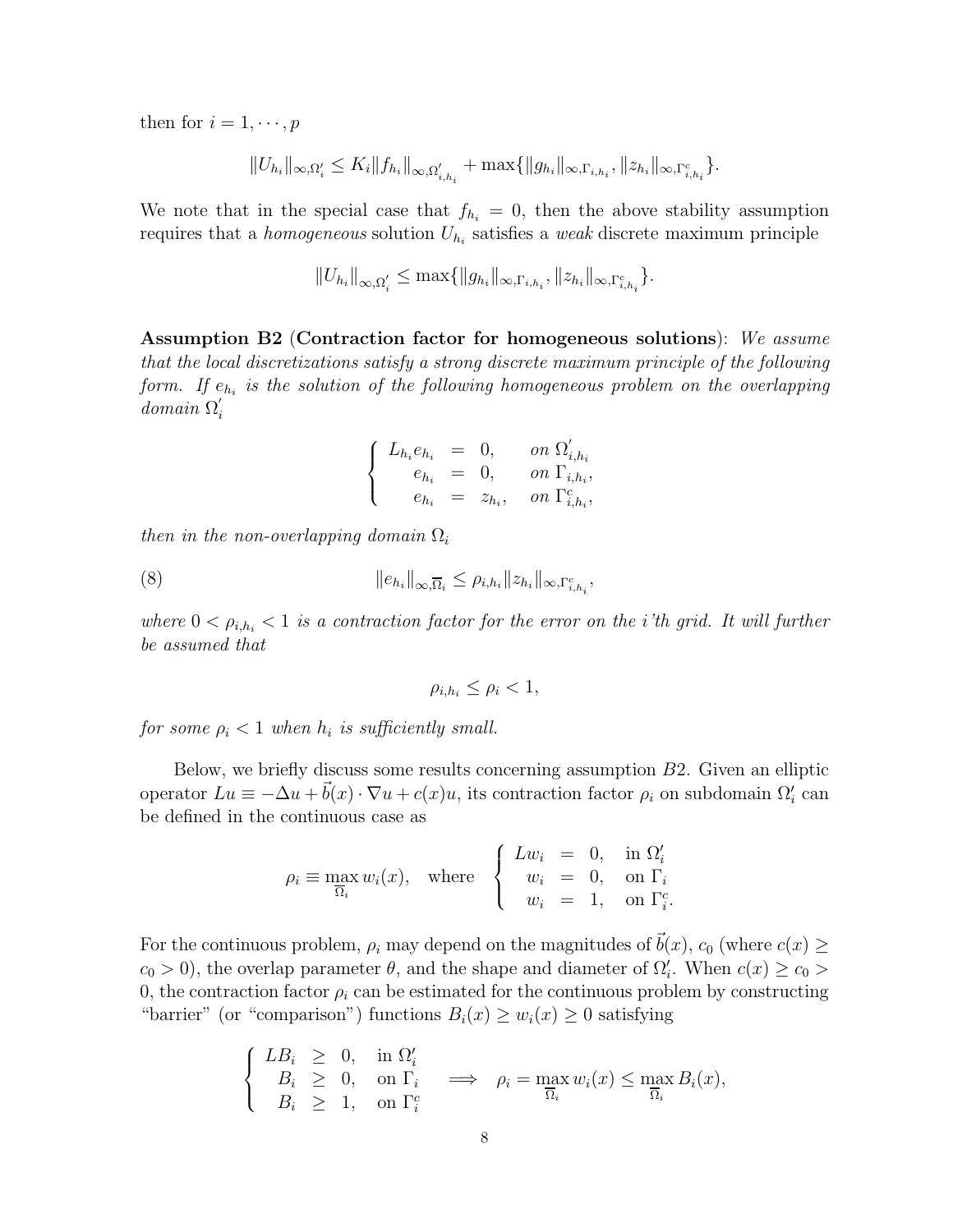see for instance [23, 25]. In particular, a barrier function  $B_i(x)$  satisfying  $LB_i \geq c_0/2 > 0$ and

$$
\max_{\overline{\Omega}_i} B_i(x) \le e^{-\alpha \theta} \implies \rho_i \le e^{-\alpha \theta},
$$

can be constructed for the continuous problem [23, 25, 28]. Here  $\alpha > 0$  depends on  $c_0$ (indeed,  $\alpha \to 0$  as  $c_0 \to 0$ ) but is independent of the overlapping parameter  $\theta$ . When  $c(x) = 0$ , two cases may be distinguished:

Case 1.  $c(x) = 0$  and  $\Omega'_i$  is a "floating" subdomain (i.e.,  $\overline{\Omega}'_i \subset \Omega$ ). In this case,  $\rho_i = 1$ for  $\Omega_i'$  (since constants will be homogeneous solutions).

Case 2.  $c(x) = 0$  and the boundary  $\partial \Omega'_i$  intersects the zero Dirichlet boundary  $\partial \Omega$  on a set of positive measure

$$
meas\left(\partial\Omega_{i}'\cap\partial\Omega\right)>0.
$$

In this case, we may have a contraction factor  $\rho_i < 1$  for  $\Omega_i'$ , due to the influence of the zero Dirichlet boundary conditions (see Remark 4.4). Rigorous results for this case however are not known to the authors (the procedure in [23, 25] for constructing barrier functions fails in this case).

Next, we briefly discuss assumption B2 for finite difference discretizations satisfying a discrete maximum principle. A contraction factor  $\rho_{i,h_i}$  can be defined analogous to the continuous case. Furthermore, this discrete contraction factor can be estimated if discrete barrier functions are constructible. Below, we indicate the key idea in [26] that can be used to relate the discrete contraction factor  $\rho_{i,h_i}$  to the continuous contraction factor  $\rho_i$  when  $h_i$  is sufficiently small, when  $c_0 > 0$  and when a discrete maximum principle holds within each subdomain  $\Omega'_{i,h_i}$ . Let  $B_i(x)$  be the continuous barrier function defined on  $\Omega_i'$  satisfying

$$
\left\{\begin{array}{rcl} LB_i & \ge & \frac{c_0}{2}, & \textrm{ in } \Omega'_i \\ B_i & \ge & 0, & \textrm{ on } \Gamma_i \\ B_i & \ge & 1, & \textrm{ on } \Gamma'_i \end{array}\right.
$$

as constructed in [23, 25]. Using  $B_i(\cdot)$  define a *discrete* barrier function  $B_{h_i}$  by restricting  $B_i(\cdot)$  to the local gridpoints  $x_j \in \Omega'_{i,h_i}$ . Let the local discretization be accurate to order  $p_i$  (where  $p_i \geq 1$ ) with truncation error  $t_j h_i^{p_i}$  at a grid point  $x_j \in \Omega'_{i,h_i}$ . Then, the following will hold

$$
L_{h_i} B_{h_i}(x_j) = L B_i(x_j) + t_j h_i^{p_i} \ge \frac{c_0}{2} + t_j h_i^{p_i} \ge 0.
$$

The last inequality above will hold only if  $h_i$  is sufficiently small such that

$$
h_i^{p_i} \le \frac{c_0}{2|t_j|}, \quad \forall x_j \in \Omega_{i,h_i}',
$$

see [26] (the term  $t_j$  will generally depend on higher order derivatives of  $B_i(x)$  evaluated at points  $\tilde{x}_j$  near  $x_j$ ). Since the discrete barrier function equals the continuous barrier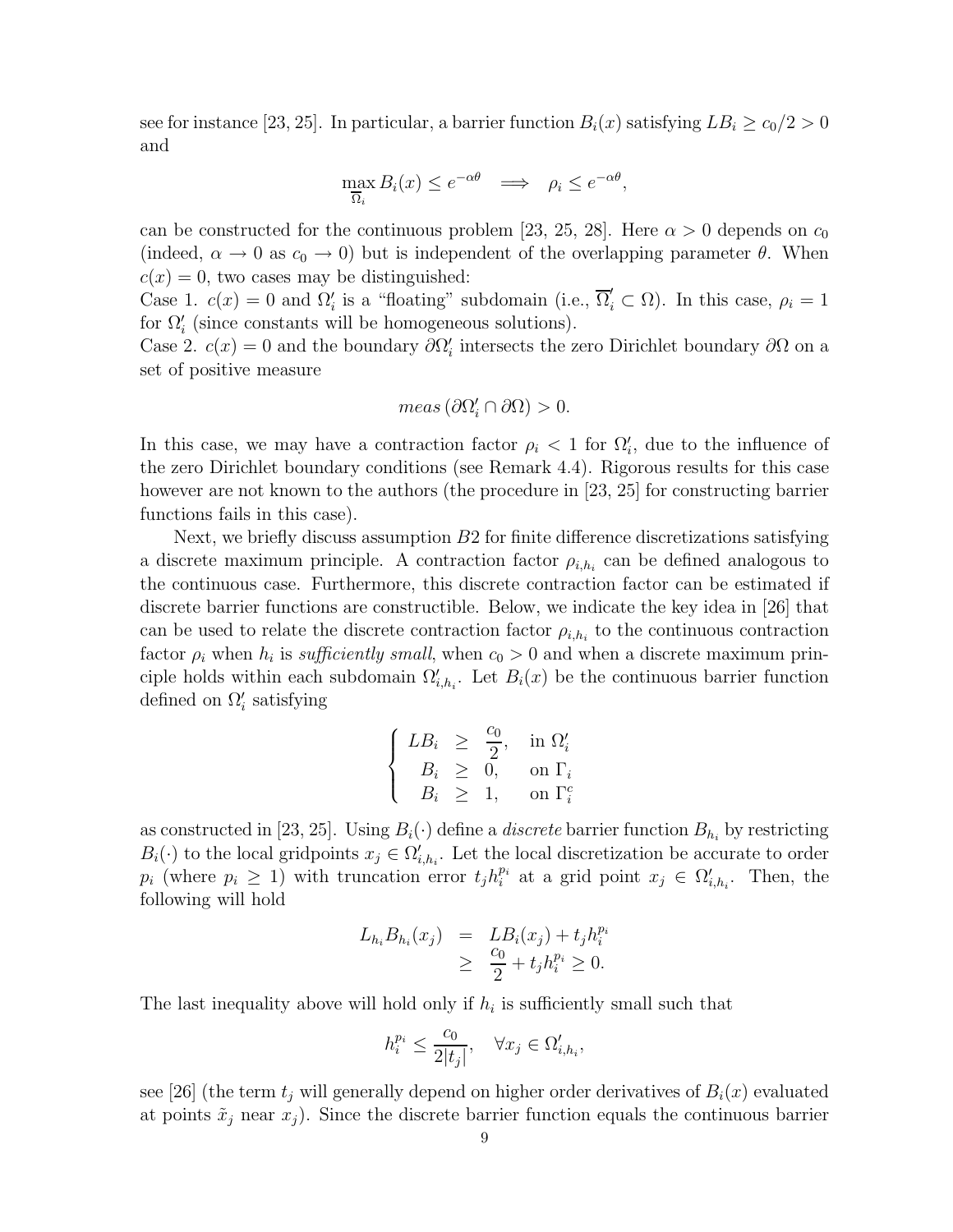function at the grid points in  $\Omega'_{i,h_i}$  (by construction), it immediately follows that for the above  $h_i$ 

$$
\rho_{i,h_i} \leq \rho_i.
$$

Throughout the rest of this paper, we will use  $\rho_i$  (omiting  $\rho_{i,h_i}$ ) to denote the discrete contraction factor (though according to the above discussion, it will be bounded by the continuous contraction factor for small  $h_i$ ). Other discussions of discrete contraction factors may be found in [12, 16].

It can also be noted that the local contraction factors  $\rho_i$  will generally deteriorate  $(\rho_i \to 1)$  if  $diam(\Omega'_i) \to 0$ . (A quantitative estimate of the contraction factor's dependence on the diameter of the domain can be obtained by mapping a domain  $\Omega_i'$  to a reference domain of diameter 1, and studying the change in the coefficient  $c_0$ ).

**Assumption B3** (**Product of**  $\sigma$  **and**  $\rho_i$ ): Recall that  $\rho_i$  denotes the maximum norm contraction factor for each subdomain as in  $(8)$ , and  $\sigma$  denotes the largest maximum norm of the interpolation maps, as in  $(5)$ . We assume that

$$
\max_i \ \left( \rho_i \sigma \right) = \delta_0 < 1.
$$

We now describe the stability result for the global discretization.

LEMMA 3.1. Let  $W_h = (W_{h_1}, \dots, W_{h_p})$  satisfy the following discrete equations

(9) 
$$
\begin{cases}\nL_{h_i} W_{h_i} = f_{h_i}, & on \ \Omega'_{i,h_i} \\
W_{h_i} = g_{h_i}, & on \ \Gamma_{i,h_i} \\
W_{h_i} - I^i W_h = z_{h_i}, & on \ \Gamma_{i,h_i}^c.\n\end{cases}
$$

If assumptions A1, A2, A3, B1, B2 and B3 hold, then

$$
\sum_{i=1}^p \|W_{h_i}\|_{\infty,\Omega'_{i,h_i}} \le \left(1 + \frac{\sigma}{1-\delta_0}\right) \left(\sum_{i=1}^p K_i \|f_{h_i}\|_{\infty,\Omega'_{i,h_i}} + \sum_{i=1}^p \max\{\|g_{h_i}\|_{\infty,\Gamma_{i,h_i}},\|z_{h_i}\|_{\infty,\Gamma_{i,h_i}^c}\}\right),
$$

where  $K_i$ ,  $\sigma$  and  $\delta_0$  are independent of  $h_i$ .

Proof. We apply Picard's theorem on the existence of a fixed point for contraction mappings as follows, see for instance [3]. Let  $\mathcal H$  be a complete metric space endowed with a metric  $d(\cdot, \cdot)$ , and let  $\mathcal{T} : \mathcal{H} \to \mathcal{H}$  be a contraction mapping satisfying

$$
d(TU, TV) \leq \delta_0 d(U, V),
$$

for all U and V in H, where  $0 < \delta_0 < 1$ . Then, T has a unique fixed point  $U^* \in \mathcal{H}$ satisfying

$$
\mathcal{T}U^*=U^*,
$$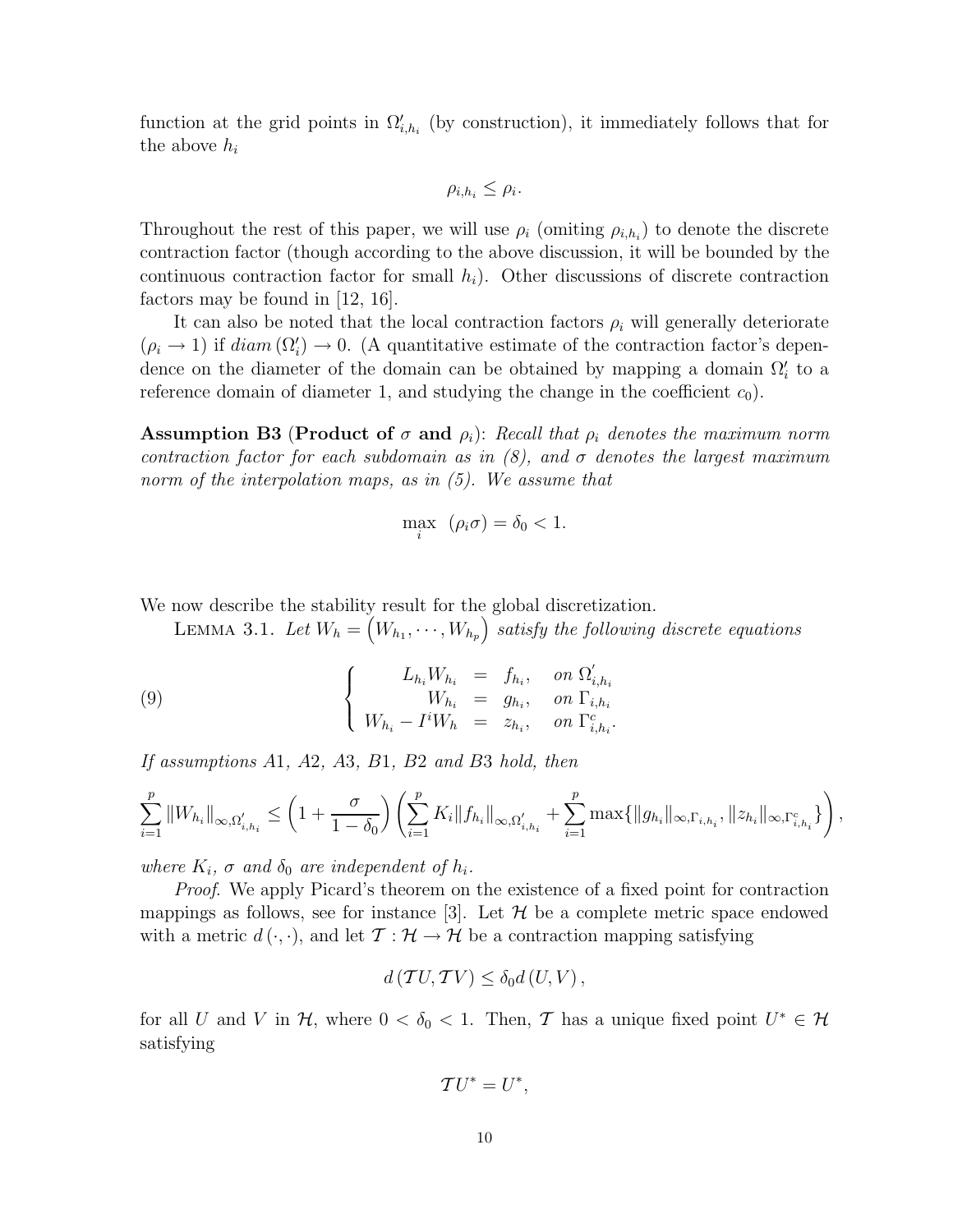and given any initial iterate  $U^0 \in \mathcal{H}$  we have the estimate

$$
d\left(U^0, U^*\right) \le \frac{d\left(U^0, \mathcal{T}U^0\right)}{1 - \delta_0}.
$$

In order to apply Picard's contraction mapping principle, we define  $H$ , a metric  $d(\cdot, \cdot)$  and a contraction mapping  $\mathcal{T} : \mathcal{H} \to \mathcal{H}$  such that the solution of the discrete problem (9) is the fixed point of T. Accordingly, we define  $H$  as follows

$$
\mathcal{H} = \left\{ W_h = \left( W_{h_1}, \cdots, W_{h_p} \right) : \begin{array}{rcl} L_{h_i} W_{h_i} & = & f_{h_i}, \quad \text{in } \Omega'_{i, h_i} \\ W_{h_i} & = & g_{h_i}, \quad \text{on } \Gamma_{i, h_i}, \end{array} \right. \quad \text{for } i = 1, \cdots, p \right\},
$$

and endow  $H$  with the metric

$$
d(U_h, W_h) \equiv \max_i \|U_{h_i} - W_{h_i}\|_{\infty, \overline{\Omega}'_{i, h_i}}
$$
  

$$
= \max_i \|U_{h_i} - W_{h_i}\|_{\infty, \partial \Omega'_{i, h_i}}
$$
  

$$
= \max_i \|U_{h_i} - W_{h_i}\|_{\infty, \Gamma^c_{i, h_i}}.
$$

We note that the second and third definitions of the metric (involving maximum on the boundary  $\partial \Omega'_{i,h_i}$  or boundary segment  $\Gamma^c_{i,h_i}$ , respectively) are equivalent to the former by an application of the discrete maximum principle since

$$
\begin{cases}\nL_{h_i} U_{h_i} = f_{h_i}, & \text{in } \Omega'_{i,h_i} \\
L_{h_i} W_{h_i} = f_{h_i}, & \text{in } \Omega'_{i,h_i}\n\end{cases} \Longrightarrow L_{h_i} (U_{h_i} - W_{h_i}) = 0, \text{ in } \Omega'_{i,h_i},
$$

and so by assumption B1

$$
||U_{h_i} - W_{h_i}||_{\infty, \overline{\Omega}'_{i, h_i}} = ||U_{h_i} - W_{h_i}||_{\infty, \partial \Omega'_{i, h_i}}= ||U_{h_i} - W_{h_i}||_{\infty, \Gamma^c_{i, h_i}}.
$$

The latter holds since  $U_{h_i} - W_{h_i} = 0$  on  $\Gamma_{i,h_i}$ .

We note that  $\mathcal H$  is complete under the given metric, since  $\mathcal H$  is an affine set (defined by linear constraints) in a Euclidean space endowed with the maximum norm. Given  $U_h = (U_{h_1}, \dots, U_{h_p}) \in \mathcal{H}$  we define our mapping  $\mathcal{T}U_h = W_h$  as follows

(10) 
$$
\begin{cases} L_{h_i} W_{h_i} = f_{h_i}, & \text{on } \Omega'_{i,h_i} \\ W_{h_i} = g_{h_i}, & \text{on } \Gamma_{i,h_i} \\ W_{h_i} = I^i U_h + z_{h_i}, & \text{on } \Gamma^c_{i,h_i}. \end{cases}
$$

Clearly  $\mathcal{T} : \mathcal{H} \to \mathcal{H}$ .

We now verify that T is a contraction mapping. Accordingly, consider  $X_h \in \mathcal{H}$ and  $Y_h \in \mathcal{H}$ . We estimate  $d(T X_h, T Y_h)$ . Let  $U_h = T X_h$  and  $V_h = T Y_h$ . Using the definition of  $\mathcal T$  in equation (10) we note that

$$
\begin{cases}\nL_{h_i} (U_{h_i} - V_{h_i}) &= 0, & \text{in } \Omega'_{i,h_i} \\
U_{h_i} - V_{h_i} &= 0, & \text{on } \Gamma_{i,h_i} \\
U_{h_i} - V_{h_i} &= I^i (X_h - Y_h), & \text{in } \Gamma_{i,h_i}^c.\n\end{cases}
$$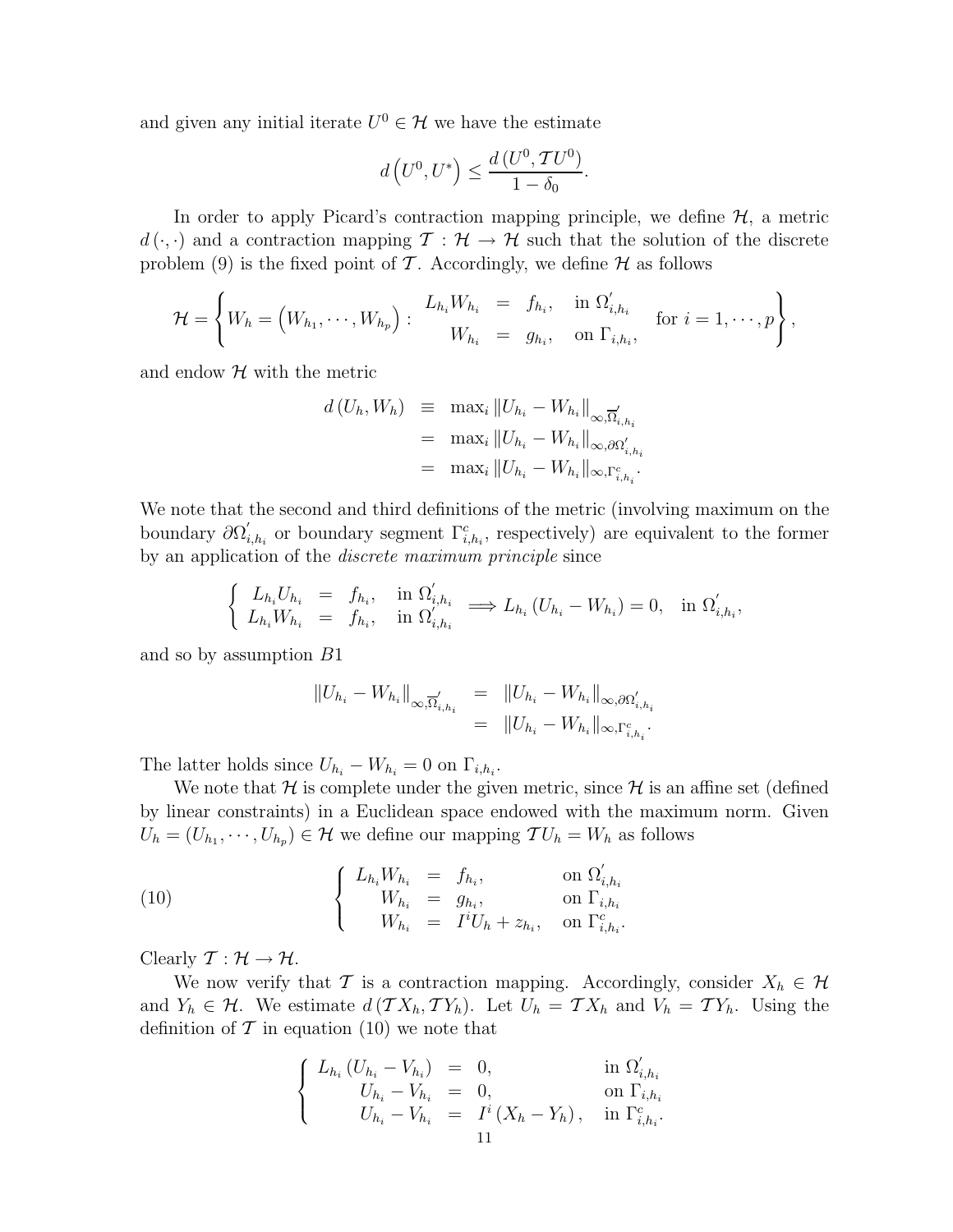Consequently, we obtain

$$
||U_{h_i} - V_{h_i}||_{\infty, \Gamma_{i,h_i}^c} = ||I^i(X_h - Y_h)||_{\infty, \Gamma_{i,h_i}^c}
$$
  
\n
$$
\leq \sigma ||X_h - Y_h||_{\infty, \cup_{j \neq i} \overline{\Omega}_{j,h_j}^c}
$$
  
\n
$$
\leq \sigma \max_{j \neq i} ||X_h - Y_h||_{\infty, \overline{\Omega}_{j,h_j}^c}
$$
  
\n
$$
\leq \sigma \max_{j \neq i} \rho_j ||X_h - Y_h||_{\infty, \partial \Omega'_{j,h_j}^c}
$$
  
\n
$$
\leq \delta_0 \max_{j \neq i} ||X_h - Y_h||_{\infty, \partial \Omega'_{j,h_j}^c}
$$
  
\n
$$
\leq \delta_0 d(X_h, Y_h),
$$

where the fourth line follows by an application of assumption A2 on the contraction of homogeneous solutions. Taking maxima over all  $i$  on the left-hand side, we obtain

$$
d(U_h, V_h) = \max_i ||U_{h_i} - V_{h_i}||_{\infty, \Gamma_{i,h_i}^c}
$$
  

$$
\leq \delta_0 d(X_h, Y_h).
$$

Since  $U_h = T X_h$  and  $V_h = T Y_h$ , and since  $\delta_0 < 1$  by assumption A3, this verifies that T satisfies a contraction property with contraction factor  $\delta_0 < 1$ .

Next, we verify that  $U_h$  is a fixed point of this contraction mapping. Using the definition of T in equation (10), we note that if  $U_h$  is a fixed point of T then  $U_h$ satisfies

$$
\begin{cases}\nL_{h_i} U_{h_i} = f_{h_i}, & \text{on } \Omega'_{i,h_i} \\
U_{h_i} = g_{h_i}, & \text{on } \Gamma_{i,h_i} \\
U_{h_i} = I^i U_h + z_{h_i}, & \text{on } \Gamma^c_{i,h_i}.\n\end{cases}
$$

Thus, the solution  $U_h$  of system (9) is a fixed point of  $\mathcal T$ .

As a final step in establishing the stability of the discrete system (9), we need to determine the distance  $d(U^0, TU^0)$  for a suitable choice of initial iterate  $U^0 \in \mathcal{H}$ . We choose  $U^0 = (U_{h_1}^0, \cdots, U_{h_p}^0)$  as follows

$$
\begin{cases}\nL_{h_i} U_{h_i}^0 = f_{h_i}, & \text{on } \Omega'_{i,h_i} \\
U_{h_i}^0 = g_{h_i}, & \text{on } \Gamma_{i,h_i} \\
U_{h_i}^0 = z_{h_i}, & \text{on } \Gamma_{i,h_i}^c.\n\end{cases}
$$

Then,  $TU^0$  satisfies

$$
\begin{cases}\nL_{h_i}(\mathcal{T}U^0)_{h_i} = f_{h_i}, & \text{on } \Omega'_{i,h_i} \\
(\mathcal{T}U^0)_{h_i} = g_{h_i}, & \text{on } \Gamma_{i,h_i} \\
(\mathcal{T}U^0)_{h_i} - I^iU^0 = z_{h_i}, & \text{on } \Gamma^c_{i,h_i}.\n\end{cases}
$$

Thus,  $U_{h_i}^0 - (\mathcal{T}U^0)_{h_i}$  satisfies

$$
\begin{cases}\nL_{h_i}(U^0 - T U^0)_{h_i} &= 0, & \text{on } \Omega'_{i, h_i} \\
(U^0 - T U^0)_{h_i} &= 0, & \text{on } \Gamma_{i, h_i} \\
(U^0 - T U^0)_{h_i} &= I^i U^0, & \text{on } \Gamma^c_{i, h_i}.\n\end{cases}
$$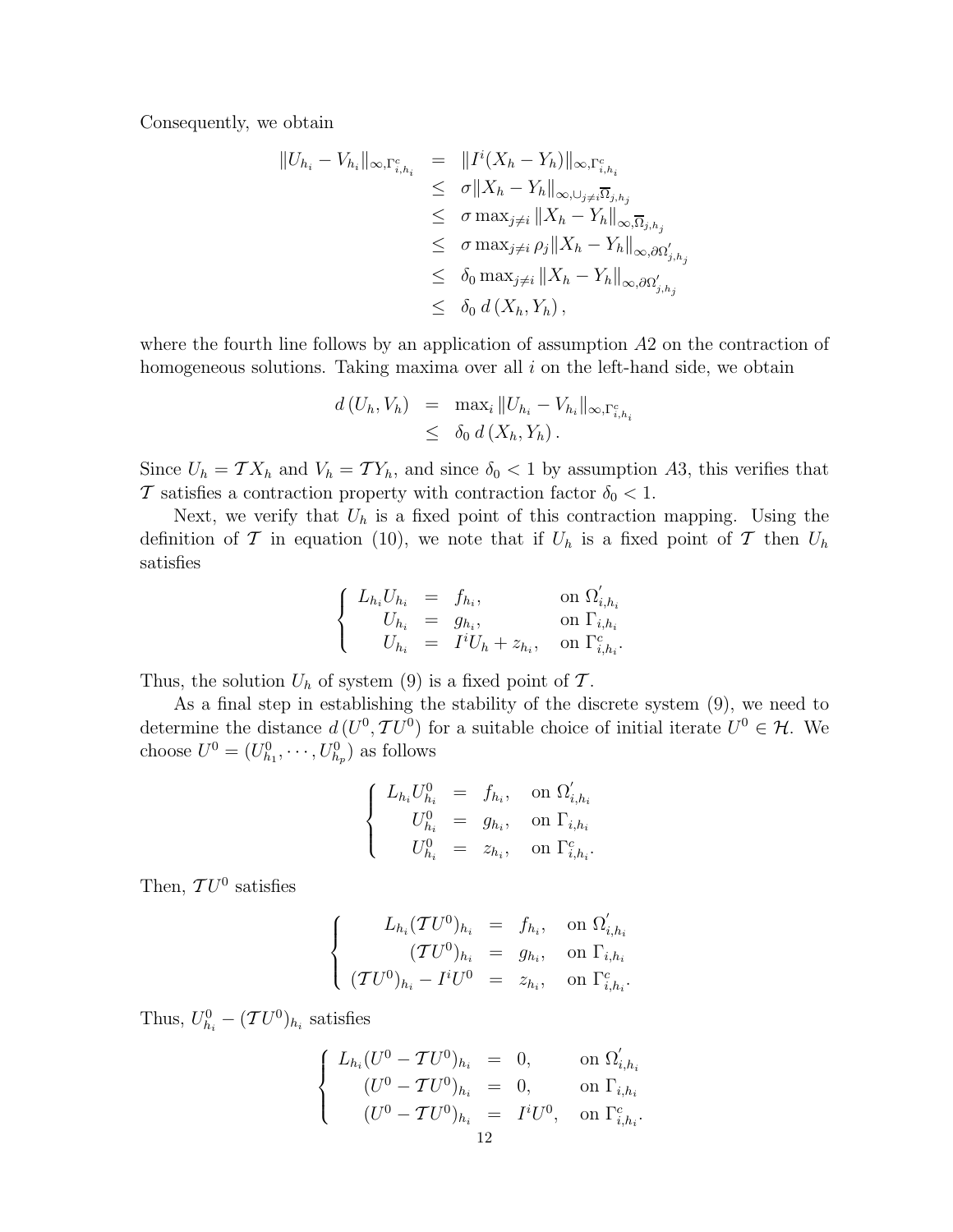Using the discrete maximum principle we obtain that

$$
\begin{array}{lcl} \left\| (U^0 - \mathcal{T} U^0)_{h_i} \right\|_{\infty, \overline{\Omega}'_{i, h_i}} & \leq & \left\| I^i U^0 \right\|_{\infty, \Gamma^c_{i, h_i}} \\ & \leq & \sigma \left\| U^0 \right\|_{\infty, \Omega_h} \\ & \leq & \sigma \left( \sum_{i=1}^p K_i \left\| f_{h_i} \right\|_{\infty, \Omega'_{i, h_i}} + \max \{ \left\| g_{h_i} \right\|_{\infty, \Gamma_{i, h_i}}, \left\| z_{h_i} \right\|_{\infty, \Gamma^c_{i, h_i}} \} \right) . \end{array}
$$

Thus

$$
d\left(U^{0}, \mathcal{T}U^{0}\right) \leq \sigma\left(\sum_{i=1}^{p} K_{i} \|f_{h_{i}}\|_{\infty, \Omega'_{i,h_{i}}} + \max\{\|g_{h_{i}}\|_{\infty, \Gamma_{i,h_{i}}}, \|z_{h_{i}}\|_{\infty, \Gamma_{i,h_{i}}^{c}}\}\right),
$$

and so

$$
d\left(U^{0}, U_{h}\right) \leq \frac{\sigma}{1-\delta_{0}}\left(\sum_{i=1}^{p} K_{i} \|f_{h_{i}}\|_{\infty, \Omega'_{i,h_{i}}} + \max\{\|g_{h_{i}}\|_{\infty, \Gamma_{i,h_{i}}}, \|z_{h_{i}}\|_{\infty, \Gamma_{i,h_{i}}^{c}}\}\right),
$$

and using the definition of  $d(\cdot, \cdot)$ , we obtain that

$$
\sum_{i=1}^p \|U_{h_i}\|_{\infty,\Omega'_{i,h_i}} \le \left(1 + \frac{\sigma}{1-\delta_0}\right) \left(\sum_{i=1}^p K_i \|f_{h_i}\|_{\infty,\Omega'_{i,h_i}} + \max\{\|g_{h_i}\|_{\infty,\Gamma_{i,h_i}},\|z_{h_i}\|_{\infty,\Gamma_{i,h_i}^c}\}\right).
$$

This establishes the global stability of scheme  $(9)$ .  $\square$ 

**4. Accuracy of the global discretization.** In this section, we estimate the accuracy of the global discretization (7). We assume that the solution  $u(x)$  of the original elliptic problem (1) is sufficiently smooth. We have the following theorem.

THEOREM 4.1. Let  $u_h(x)$  denote the restriction of the exact solution  $u(x)$  of problem (1) to the composite grid. Let  $U_h$  denote the discrete solution. If assumptions B1, B2, B3 hold, and if assumptions A1, A2 and A3 hold, then the error  $u_{h_i} - U_{h_i}$  in the discrete solution satisfies the following bounds

$$
\sum_{i=1}^p \|u_{h_i} - U_{h_i}\|_{\infty, \Omega'_{i, h_i}} \le C \left(1 + \frac{\sigma}{1 - \delta_0}\right) \left(\sum_{i=1}^p K_i h_i^{p_i} \|u\|_{p_i + 2, \infty, \Omega'_i} + \sum_{i=1}^p h_i^{q_i} \|u\|_{q_i, \infty, \Omega_{\Gamma_i^c}}\right).
$$

where C,  $\sigma$ ,  $K_i$  and  $\delta_0$  are independent of  $h_i$ .

*Proof.* We substitute  $u_h$  into the global discretization to obtain

$$
\begin{cases}\nL_{h_i} u_{h_i} = f_{h_i} + \alpha_i, & \text{on } \Omega'_{i, h_i} \\
u_{h_i} = g_{h_i}, & \text{on } \Gamma_{i, h_i} \\
u_{h_i} = I^i u_h + \beta_i, & \text{on } \Gamma^c_{i, h_i},\n\end{cases}
$$

where  $\alpha_i$  are the local truncation errors and  $\beta_i$  are the local interpolation errors. We define the error  $e_h$  by subtracting the exact solution  $u_h = (u_{h_1}, \dots, u_{h_p})$  from the discrete solution  $U_h = (U_{h_1}, \dots, U_{h_p})$ , with  $e_{h_i} \equiv u_{h_i} - U_{h_i}$ . By subtracting the above equations from the global discretization (7) we obtain

$$
\begin{cases}\nL_{h_i} e_{h_i} = \alpha_i, & \text{on } \Omega'_{i,h_i} \\
e_{h_i} = 0, & \text{on } \Gamma_{i,h_i} \\
e_{h_i} - I^i e_h = \beta_i, & \text{on } \Gamma^c_{i,h_i}.\n\end{cases}
$$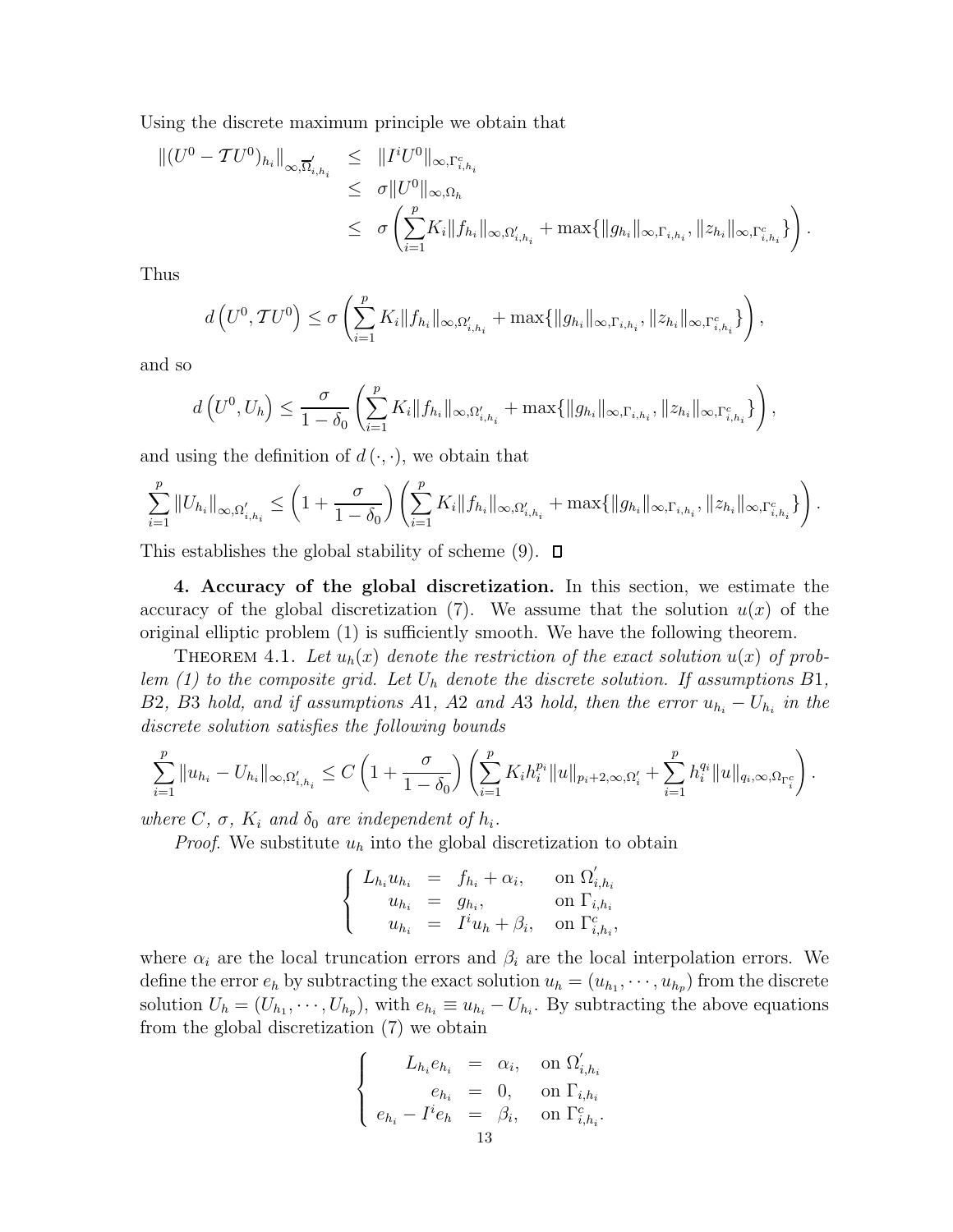By applying the stability of the global scheme from Section 3 we obtain that

$$
\sum_{i=1}^p \|e_{h_i}\|_{\infty, \Omega'_{i,h_i}} \leq \left(1 + \frac{\sigma}{1 - \delta_0}\right) \left( \sum_{i=1}^p K_i \| \alpha_i \|_{\infty, \Omega'_{i,h_i}} + \sum_{i=1}^p \|\beta_i\|_{\infty, \Gamma^c_{i,h_i}} \right) \leq C \left(1 + \frac{\sigma}{1 - \delta_0}\right) \left( \sum_{i=1}^p K_i h_i^{p_i} \|u\|_{p_i+2,\infty,\Omega'_i} + \sum_{i=1}^p h_i^{q_i} \|u\|_{q_i,\infty,\Omega_{\Gamma_i^c}} \right).
$$

This establishes the accuracy of the global scheme.  $\square$ 

REMARK 4.1. The parameters C,  $\sigma$  and  $\delta_0$  are independent of the ratios  $h_i/h_j$  of the mesh sizes.

REMARK 4.2. We may alternatively use the largest of the maximum norms on the subgrids since

$$
\max_{i} ||e_{h_i}||_{\infty, \Omega'_{i, h_i}} \leq \sum_{i=1}^p ||e_{h_i}||_{\infty, \Omega'_{i, h_i}}.
$$

REMARK 4.3. The above global error bound provides some guidance on the choice of local grid sizes on each subregion and on the accuracy of the local interpolation maps.

Local grid size. Given a desired global accuracy  $\epsilon$ , the local grid size  $h_i$  on  $\Omega'_i$ should ideally be chosen to depend on the local smoothness of the solution so that:  $h_i^{p_i} \|u\|_{p_i+2,\infty,\Omega'_i} = O(\epsilon/p)$ . Thus, a smaller choice for  $h_i$  should be used on subregions  $\Omega'_i$ where the exact solution u is less smooth; i.e., where  $||u||_{p_i+2,\infty,\Omega'_i}$  is large.

Local interpolation error. The order of accuracy  $q_i$  of the local interpolation maps should ideally be chosen depending on the local smoothness of the solution u on the subregion  $\Omega_{\Gamma_i^c}$  (which encloses  $\Gamma_i^c = \partial \Omega_i' \cap \Omega$ ) so that:  $h_i^{q_i} ||u||_{p_i, \infty, \Omega_{\Gamma_i^c}} = O(\epsilon/p)$ . Alternatively,  $\Omega'_i$  may be chosen so that its boundary  $\partial \Omega'_i$  lies in a region where the exact solution u is smooth; i.e., so that  $||u||_{p_i,\infty,\Omega_{\Gamma_i^c}}$  is small.

REMARK 4.4. If  $c(x) = 0$  and  $\Omega'_i$  is a "floating" subdomain, then  $\rho_i = 1$  (yielding  $\delta_0 \geq 1$ ). In this case, T will not be a contraction mapping and the theoretical results in this paper will not apply.

However, even if  $c(x)=0$  it is possible in some special cases that  $\mathcal{T}^n$  can be contractive for some integer  $n \geq 2$ . To see this, consider the model problem

$$
-\frac{d^2u}{dx^2} = f(x), \ \ on \ \Omega = (0,3),
$$

with  $u(0) = u(3) = 0.0$ . Choose  $\Omega'_1 = (0, 1.5)$ ,  $\Omega'_2 = (0.5, 2.5)$  and  $\Omega'_3 = (1.5, 3)$ . For this example,  $\Omega'_2$  will be a "floating" subdomain with  $\rho_2 = 1$ . It can be easily verified, since the continuous homogeneous solutions are affine linear in x, that  $\rho_1 = \rho_3 = 2/3$ . A simple calculation will yeild that  $\mathcal{T}^2$  is contractive with contraction factor 2/3, even though  $c(x)=0$ .

More generally, subdomains adjacent to the boundary may have non-trivial contraction factors. If so, the error contraction may "propagate" to interior "floating" domains, as  $\mathcal T$  is iteratively applied. However, rigorous results are not known to the authors.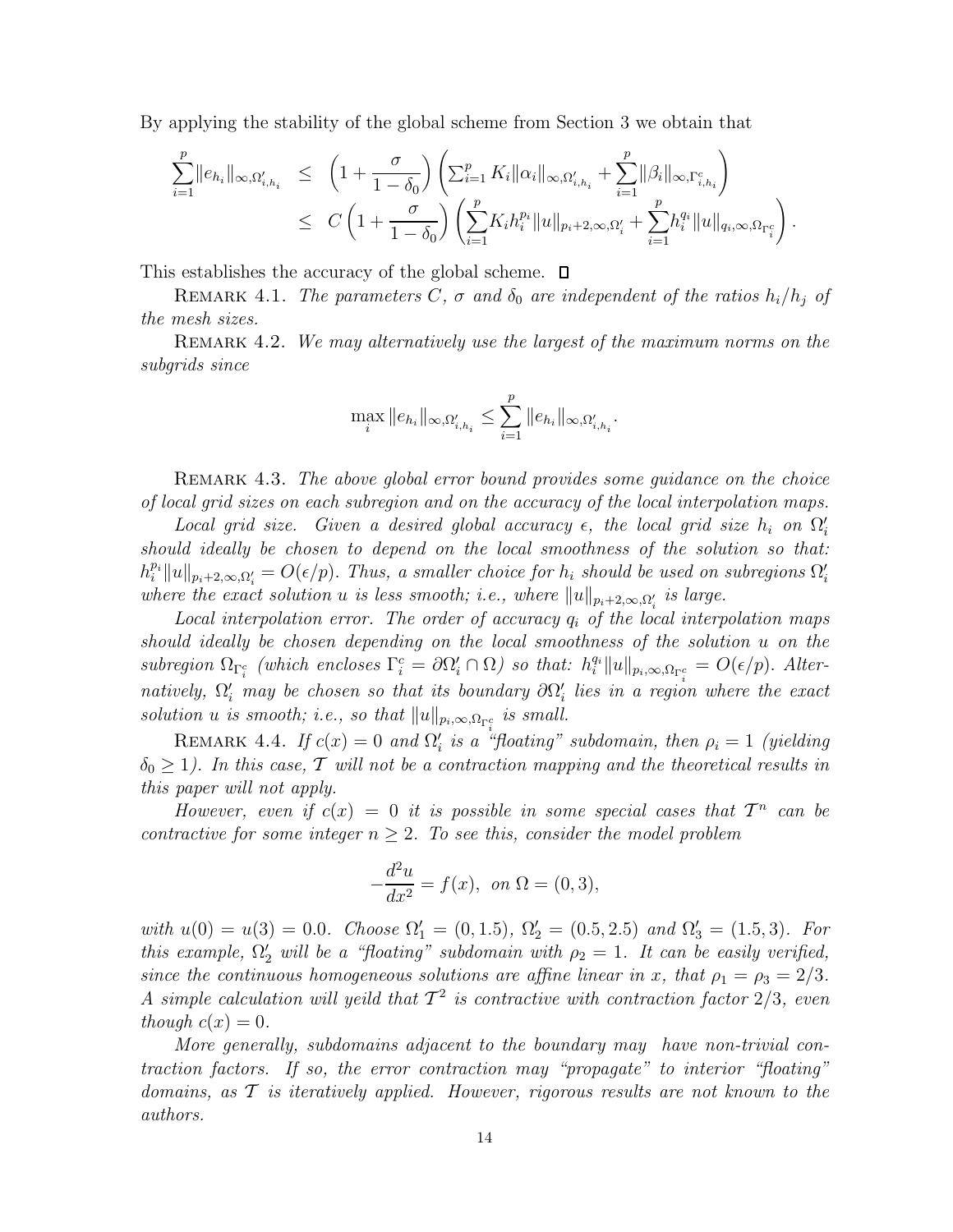**5. Iterative methods for solving the global discretization.** In this section we discuss two iterative methods for solving the linear system corresponding to the global discretization (7). One is a Schwarz type iterative method and the other is a Krylov subspace iterative method with the additive Schwarz method as a preconditioner.

**5.1. A parallel Schwarz iterative method.** The iterative procedure we describe is a parallel variant of the Schwarz alternating method, see for instance [6, 10, 13, 14, 22, 27] and involves solving problems on each of the subgrids  $\Omega'_{i,h_i}$ . We describe the iterative procedure using the contraction mapping  $\mathcal T$ .

For  $i = 1, \dots, p$  compute  $U_{h_i}^0$  as follows:

| $L_{h_i}U^0_{h_i}$ | $=$ | $f_{h_i},$ | on $\Omega'_{i,h_i}$    |
|--------------------|-----|------------|-------------------------|
|                    | $=$ | $g_{h_i},$ | on $\Gamma_{i,h_i}$     |
| $U^0_{h_i}$        | $=$ | 0.         | on $\Gamma_{i,h_i}^c$ . |

Until convergence, for  $\{n = 0, 1, \dots\}$  do: Compute  $U_h^{n+1} = \mathcal{T}U_h^n$ , for  $i = 1, \dots, p$  in parallel, as follows:

| $\left\{ \begin{array}{rcl} L_{h_i}U^{n+1}_{h_i} &=& f_{h_i}, \quad & \textrm{on}\ \Omega'_{i,h_i}\\ U^{n+1}_{h_i} &=& g_{h_i}, \quad & \textrm{on}\ \Gamma_{i,h_i}\\ U^{n+1}_{h_i} &=& I^iU^n_h, \quad & \textrm{on}\ \Gamma^c_{i,h_i}. \end{array} \right.$ |  |  |
|---------------------------------------------------------------------------------------------------------------------------------------------------------------------------------------------------------------------------------------------------------------|--|--|
|                                                                                                                                                                                                                                                               |  |  |
|                                                                                                                                                                                                                                                               |  |  |
| Define $U_h^{n+1} = (U_{h_1}^{n+1}, \cdots, U_{h_n}^{n+1}).$                                                                                                                                                                                                  |  |  |

**End do**

 $\Box$ 

The following theorem provides an estimate for the rate of convergence of  $U_h^n$  to the exact discrete solution  $U_h$ .

THEOREM 5.1. Let  $\delta_0$  be the contraction factor of T. Then, the iterates  $\{U_h^n\}$ converge geometrically to the exact discrete solution  $U_h$ , i.e.,

$$
d\left(U_h^{n+1}, U_h\right) \leq \delta_0 d\left(U_h^n, U_h\right) \leq \delta_0^n d\left(U_h^0, U_h\right).
$$

Proof. This is a standard result about contraction mappings, see for instance [3].

**5.2. An additive Schwarz preconditioned GMRES method.** The Schwarz iterative method introduced in the previous subsection does converge, but is generally slow when the overlap is small, as one can see from the examples in Section 6.1 of this paper. It turns out a slight modification of the algorithm in Section 5.1 offers a very good preconditioner for any Krylov subspace type iterative methods, such as GMRES [31]. To define the additive Schwarz preconditioner, we let  $A_i$  be the stiffness matrix corresponding to the discretization of

$$
\begin{cases}\nL_{h_i} U_{h_i}^0 = f_{h_i}, & \text{on } \Omega'_{i, h_i} \\
U_{h_i}^0 = g_{h_i}, & \text{on } \Gamma_{i, h_i} \\
U_{h_i}^0 = 0, & \text{on } \Gamma_{i, h_i}^c.\n\end{cases}
$$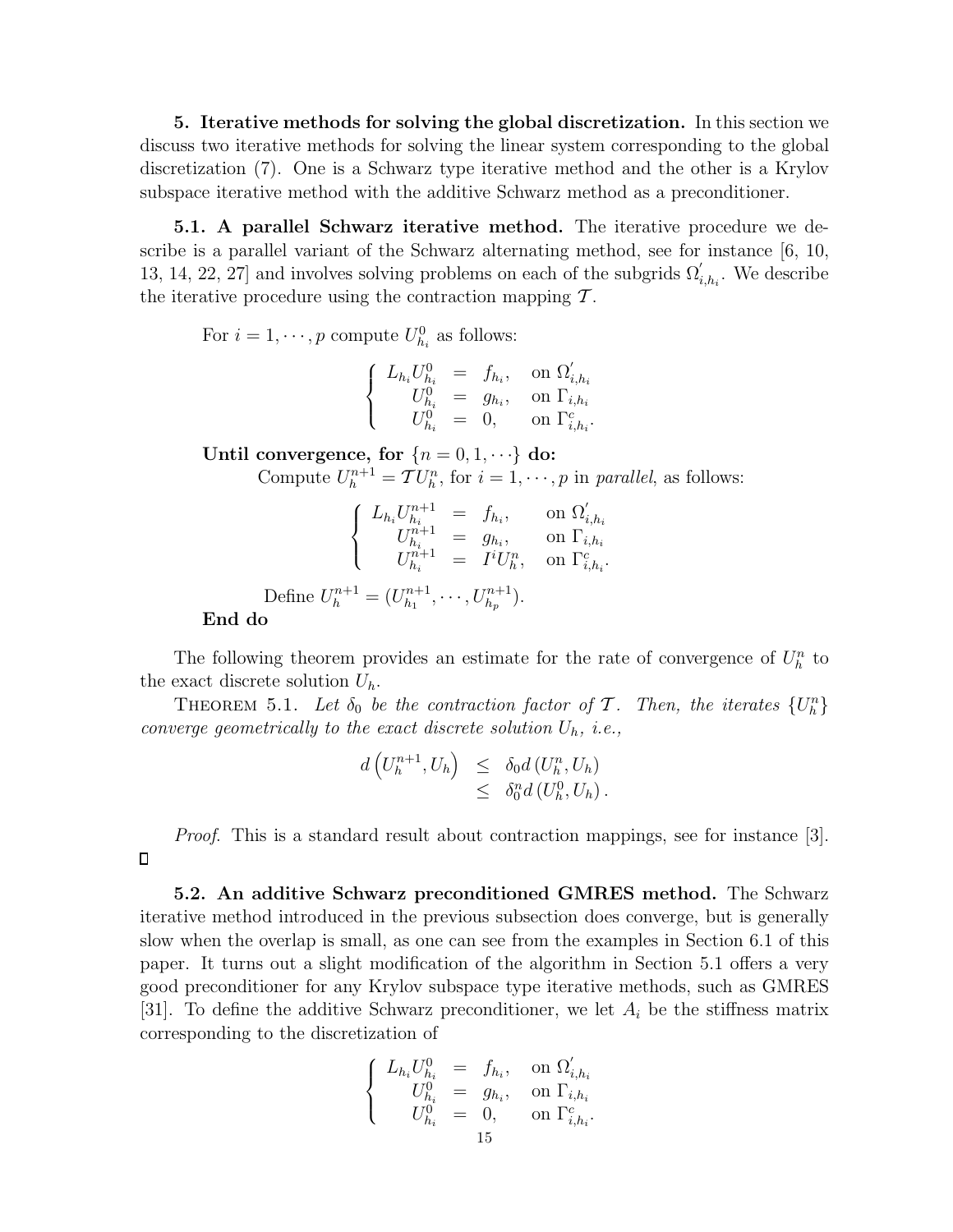Note that zero Dirichlet boundary condition is used on all subdomain boundaries. We define

$$
M^{-1} = diag(A_1^{-1}, A_2^{-1}, \dots, A_p^{-1})
$$

as a block diagonal matrix. Let

$$
AU_h = F_h
$$

be the matrix form of the global linear system (7). Then the additive Schwarz preconditioned GMRES reads as follows. Find the solution  $U_h$  by solving

$$
M^{-1}AU_h = M^{-1}F_h
$$

using GMRES.

We remark that this is a block diagonal preconditioner, and is fully parallel. In a parallel implementation, if the submeshes and the associated vectors are assigned to different processors, then the preconditioner is communication free. We also note that our maximum principle based theory is not applicable for analyzing the optimal convergence of the additive Schwarz preconditioned GMRES. Numerically, we do observe that when the overlap is fixed, the number of GMRES iterations is independent of the level of refinement. And for a fixed mesh, the number of iterations decreases as we increase the size of the overlap. Several numerical experiments with this method are reported in the next section.

**6. Numerical results.** In this section, we present some results of sample numerical tests involving non-matching overlapping grids. We refer to [15] for recent literature on matching composite grids, where the interfaces match the grid lines. The elliptic equation we consider is of the form

$$
\begin{cases}\n-\Delta u + cu &= f, \text{ in } \Omega, \\
u &= 0, \text{ on } \partial\Omega,\n\end{cases}
$$

where c is a constant given below. The domain  $\Omega$  is the union of some rectangular subdomains. On each of the rectangular subdomains, we use a uniform mesh as indicated in the tables. The local discretization is the standard 5-point finite difference scheme, which satisfies a discrete maximum principle and is stable in the maximum norm.

**6.1. Two-subdomain case.** We first exam the two subdomain cases. Let  $\Omega$  =  $[0, 2] \times [0, 1]$ , and we consider a partition involving two subdomains with  $\Omega_1 = [0, 1] \times$ [0, 1], and  $\Omega_2 = [1, 2] \times [0, 1]$ . The overlapping domains  $\Omega'_1$  and  $\Omega'_2$  are chosen as indicated in the tables. The forcing term  $f$  is chosen so that the exact solution is  $u(x, y) = (\sin(\pi x) + \sin(\frac{\pi}{2}x))\sin(\pi y)$ . For the interpolation maps  $I^1$  and  $I^2$ , we use piecewise linear interpolations, and consequently we have

$$
||I^1||_{\infty,\Gamma_{1,h_1}^c} = 1, \quad ||I^2||_{\infty,\Gamma_{2,h_2}^c} = 1.
$$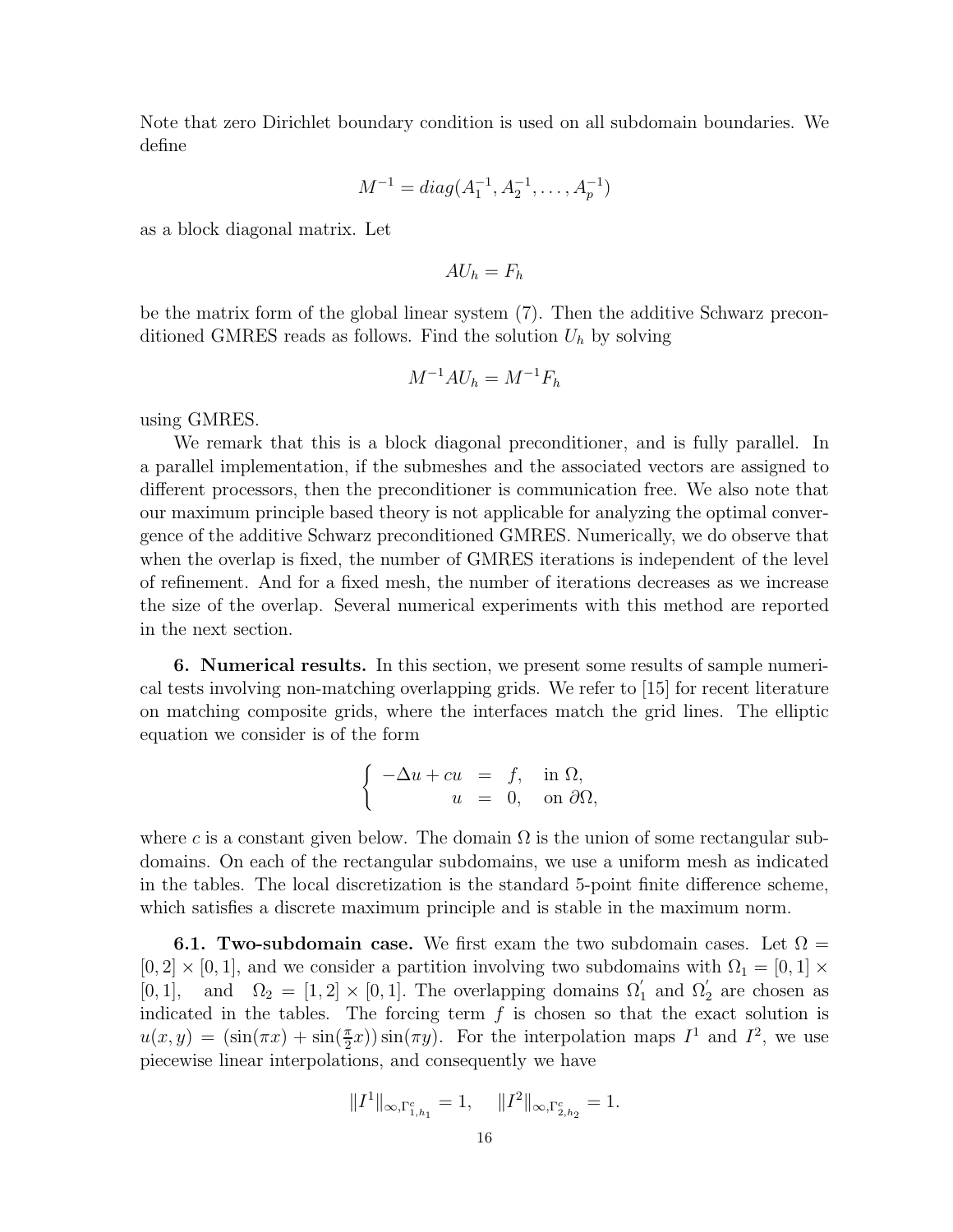#### TABLE 1

Global error in the maximum norm when varying the level of refinement as  $h_1 = 0.2 * 2^{-l}$ ,  $h_2 =$  $0.25 * 2^{-l}$ . The number of Schwarz iterations is given in (·). l is the level of refinement.

| $c=1.0$               | $c=0.1$        | $c = 0.01$     | $c=0.0$                     |
|-----------------------|----------------|----------------|-----------------------------|
| $4.128D-2(11)$        | $4.312D-2(11)$ | $4.331D-2(11)$ | $4.333D-2(11)$              |
| $1.203D-2(11)$        | $1.262D-2(11)$ | $1.269D-2(11)$ | $1.269D-2(11)$              |
| $2 \mid 3.075D-3(11)$ | $3.235D-3(11)$ | $3.252D-3(11)$ | $3.254D-3(11)$              |
| $3 \mid 7.831D-4(11)$ | $8.246D-3(11)$ | $8.290D-3(11)$ | $8.295D-4(11)$              |
| $4 1.907D-4(11)$      | $2.006D-4(11)$ | $2.017D-4(11)$ | $2.018D-4(11)$              |
| $5 4.886D-5(11)$      | $5.144D-5(11)$ | $5.172D-5(11)$ | $\overline{5.175D} - 5(11)$ |

The global linear system is solved by the Schwarz alternating method introduced in Section 5, and the stopping criteria for the iteration is to reduce the maximum norm of the initial residual by a factor  $10^{-12}$ .

In our first test, we fix the overlapping parameter to be  $\theta = 0.45$ . The mesh size in subdomain 1, is chosen to be  $h_1 = 0.2 \times 2^{-l}$  and in subdomain 2, it is chosen to be  $h_2 = 0.25 \times 2^{-l}$ , where l is the level of refinement to be given later. The resulting global grid is non-matching. In Table 1 below, we list the maximum norm of the global errors, and also list in brackets, the number of Schwarz iterations for the values of c listed. As predicted by the theory, since the overlap is fixed, the contraction factor  $\delta_0$ is independent of the mesh sizes  $h_i$ . It can be easily verified that the global accuracy of the resulting scheme is of 2nd order, and the number of Schwarz iterations is bounded independent of the mesh sizes.

In our second test, we fix the mesh sizes in the subdomains to be  $h_1 = 0.2 \times 2^{-5}$ and  $h_2 = 0.25 \times 2^{-5}$ . The overlapping parameter  $\theta$  varies as  $\theta = 0.45 \times 2^{-5} \gamma$  for some  $\gamma$  to be given in Table 2. Note that for  $\gamma = 32 = 2^5$ , we recover the overlap used in our previous tests. We tabulate the maximum norm of the global error for several values of c. The number of Schwarz iterations is given in brackets. We note that as the overlap increases, the global accuracy increases, and the number of Schwarz iterations decreases. It can be shown that the contraction factor  $\delta_0$  of the mapping T increases to 1 as the overlap decreases, see for instance [26]. Thus the results are consistent with the theory.

In both of the tests, we note that the error and the number of iterations do not depend strongly on the parameter c which was assumed to be positive in [26] for obtaining the desired theoretical bounds.

**6.2. Many-subdomain case.** We next run several tests for the cases of many subdomains. Let  $\Omega = (0,1) \times (0,1)$ . We choose the forcing term f so that the exact solution is  $u(x, y) = \sin(\pi x) \sin(\pi y)$ . We first divide  $\Omega$  into  $k \times k$  equal subdomains in the checkerboard form, and each subdomain has its own mesh size  $h_{i,j}, i, j = 1, \ldots, k$ . The overlapping subdomains are obtained by extending each subdomain outward by  $\omega \nu$ layers of size  $h_{i,j}$ . Bilinear interpolations are used for all the subdomain boundaries.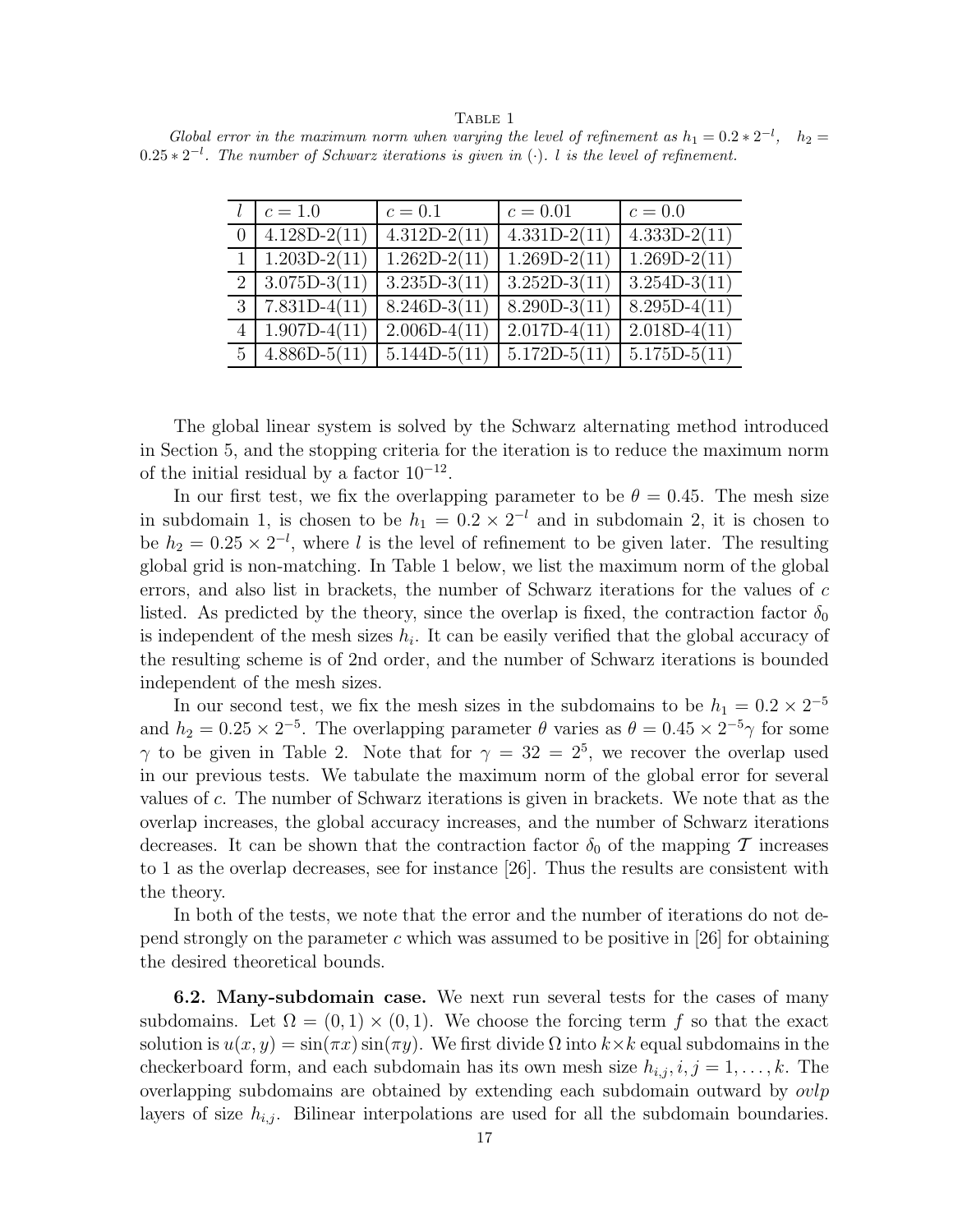TABLE 2

Global error in the maximum norm and the number of Schwarz iterations when varying the overlapping size. The mesh sizes are  $h_1 = 0.2 \times 2^{-5}$ , and  $h_2 = 0.25 \times 2^{-5}$ .

| $\gamma$       | $c = 1.0$              | $c=0.1$                    | $c = 0.01$      | $c=0.0$         |
|----------------|------------------------|----------------------------|-----------------|-----------------|
| $\overline{1}$ | $1.207D-3(264)$        | $1.250D-3(275)$            | $1.255D-3(277)$ | $1.255D-3(277)$ |
| 2              | $7.014D-4(137)$        | $7.241D-4(142)$            | $7.265D-4(143)$ | $7.268D-4(143)$ |
| 4              | $2.338D-4(71)$         | $2.419D-4(74)$             | $2.427D-4(74)$  | $2.428D-4(74)$  |
| 8              | 1.219D-4 $(37)$        | 1.249D-4 $(39)$            | $1.253D-4(39)$  | $1.254D-4(39)$  |
| 16             | $3.977D-5(20)$         | $4.142D-5(21)$             | 4.159D-5 $(21)$ | 4.161D-5 $(21)$ |
|                | $32 \mid 4.886D-5(11)$ | 5.144D-5 $(\overline{11})$ | $5.172D-5(11)$  | $5.175D-5(11)$  |

TABLE 3

Error in the maximum norm for the case of  $4=2\times 2$  subdomains. The initial submeshes are of sizes  $6 \times 6$ ,  $7 \times 7$ ,  $8 \times 8$  and  $9 \times 9$ . ovlp denotes overlap size and n is the total number of unknowns.

|                  |           | 1              | $\overline{2}$ | 3            |
|------------------|-----------|----------------|----------------|--------------|
| ovlp             |           | $\overline{2}$ | 4              | 8            |
| $\boldsymbol{n}$ | 294       | 1044           | 3924           | 15204        |
|                  |           |                | $c=0.0$        |              |
| Error            | 4.312D-2  | 1.162D-2       | 2.912D-3       | 6.699D-4     |
| Order            |           | 3.7108         | 3.9904         | 4.3469       |
| <b>GMRES</b>     | 11        | 12             | 12             | 13           |
|                  | $c = 1.0$ |                |                |              |
| Error            | 4.219D-2  | 1.134D-2       | 2.849D-3       | $6.560D - 4$ |
| Order            |           | 3.7205         | 3.9803         | 4.3430       |
| <b>GMRES</b>     | 11        | 12             | 12             | 13           |

We shall restrict ourselves to the case  $c = 0.0$ . We solve the preconditioned system with GMRES and we stop the iteration when the initial preconditioned residual is reduced by a factor of 10−<sup>6</sup>. The subdomain problems are solved exactly with the sparse Gaussian elimination.

Table 3 summarizes the four subdomain case. The initial mesh contains four subgrids of sizes  $6 \times 6$ ,  $7 \times 7$ ,  $8 \times 8$  and  $9 \times 9$  and is refined 3 times. The order of accuracy, Order, is obtained by comparing the error with the error of the previous refinement level, as in row 4 of Table 3. *n* is the total number of unknowns. *ovlp* denotes the number of elements in the overlapping domain. As the level of refinement increases, we increase  $\alpha v l p$  so that the physical size of the overlap stays the same. Clearly, the order of accuracy is 2. The number of GMRES iterations is nearly independent of the refinement levels.

For the same 4 subdomain case, we fix the mesh sizes at the refinement level  $l = 2$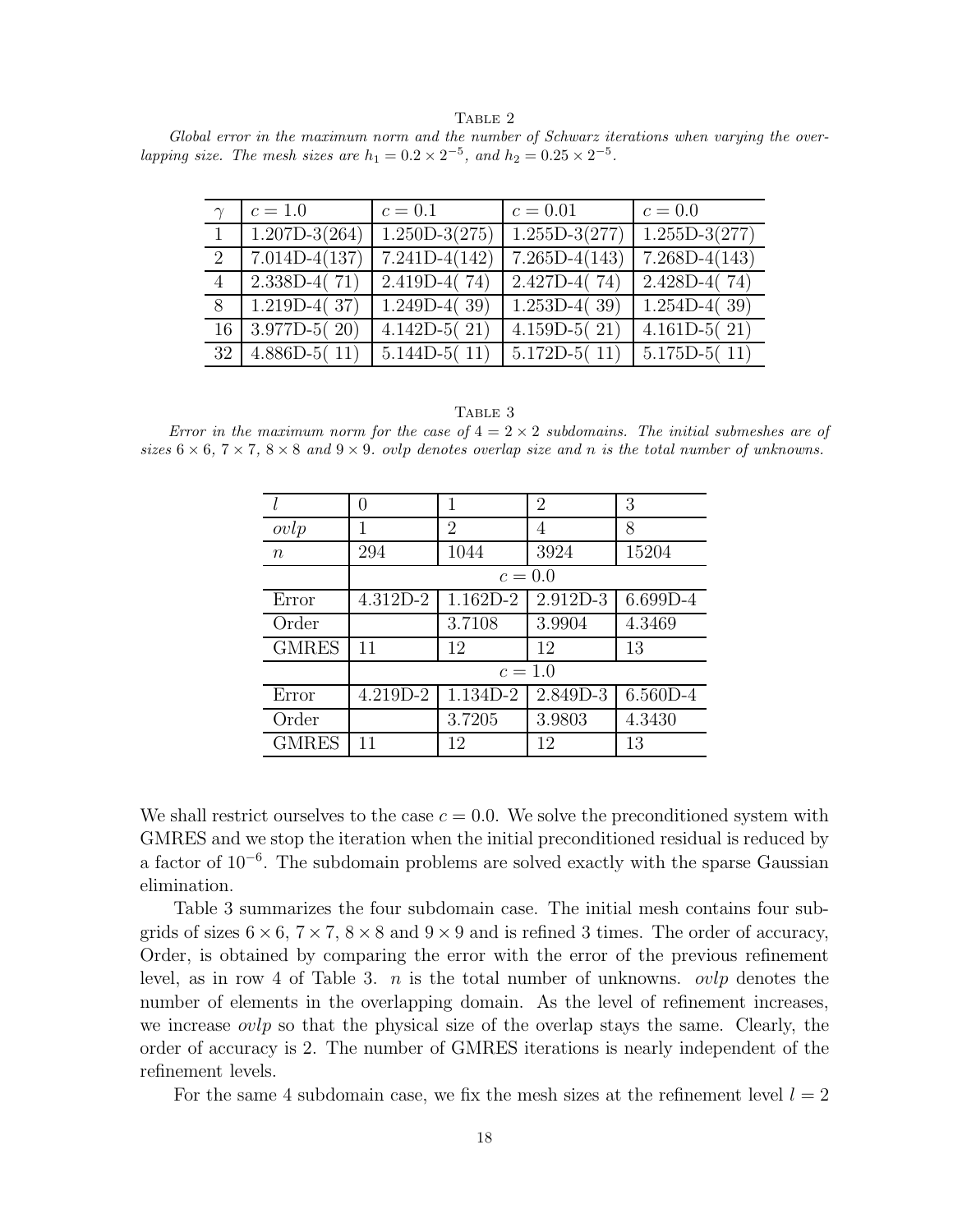Table 4

With same initial submesh sizes as in Table 3, and two levels of refinement, we vary the overlapping sizes.

| ovlp         |            | $\overline{2}$ |              | $\overline{4}$ | 5            | 6        |
|--------------|------------|----------------|--------------|----------------|--------------|----------|
| $\,n$        | 3216       | 3444           | 3680         | 3924           | 4176         | 4436     |
|              | $c=0.0$    |                |              |                |              |          |
| Error        | $1.005D-2$ | $5.729D - 3$   | $3.526D - 3$ | $2.912D - 3$   | $2.080D - 3$ | 1.832D-3 |
| <b>GMRES</b> | 22         | 17             | 14           | 12             | 11           | 10       |
|              | $c = 1.0$  |                |              |                |              |          |
| Error        | 9.738D-3   | 5.558D-3       | 3.433D-3     | 2.849D-3       | $2.042D - 3$ | 1.803D-3 |
| <b>GMRES</b> | 23         | 17             | 14           | 12             | 11           | 10       |

and vary the overlap sizes. The results are given in Table 4. As one can see, better accuracy can be obtained by using larger overlap, though this accuracy will not improve beyond the accuracy of the local discretizations and interpolation maps. The number of GMRES iterations decreases as we increase the size of overlap.

We remark that it may be noted that when the local grids match, and the standard interpolation map is used (with zero error), the global discretization is equivalent to the standard discretization on the global matching grid. Consequently, increasing the overlap will not improve the global accuracy for matching grids.

We next consider a case when the solution has a much larger gradient in the center of the domain, i.e., we set the exact solution of the problem to

$$
u(x, y) = 100 \sin(2\pi x) \sin(2\pi y) e^{-100((x - 0.5)^2 + (y - 0.5)^2)}.
$$

Note that a finer mesh is needed in order to resolve the sharp front of the solution in the center of the domain. We compare the accuracy of the solution with two uniform meshes of sizes  $128 \times 128$  and  $256 \times 256$ , with two non-matching overlapping meshes with nine subdomains whose mesh sizes are given in Table 5. In the non-matching grid case, we use a finer mesh in the center of the domain. As shown in Table 5, a nine subdomain mesh with a total of 3536 mesh points produces a comparably accurate solution as that of a uniform mesh with 16384 mesh points. A non-matching grid with 13465 points gives a more accurate solution than a uniform mesh with 65536 points. Both methods have better than 2nd order convergence for this particular test case.

Finally, we test a case that requires a larger mesh ratio. In particular, we consider the general elliptic equation (1) which has both first and zeroth order terms. We use a special right-hand side function, and as a result, the exact solution is of the form

$$
u(x,y) = 100\sin(2\pi x)\sin(2\pi y)\left(e^{-100((x-0.5)^2 + (y-0.5)^2)} + e^{-300((x-0.9)^2 + (y-0.1)^2)}\right).
$$

The coefficients  $\vec{b}(x)=(b_1, b_2)$  and  $c(x) = c$  will be given in Table 6. Center differences are used for the first order terms. To resolve this solution, finer meshes are needed in the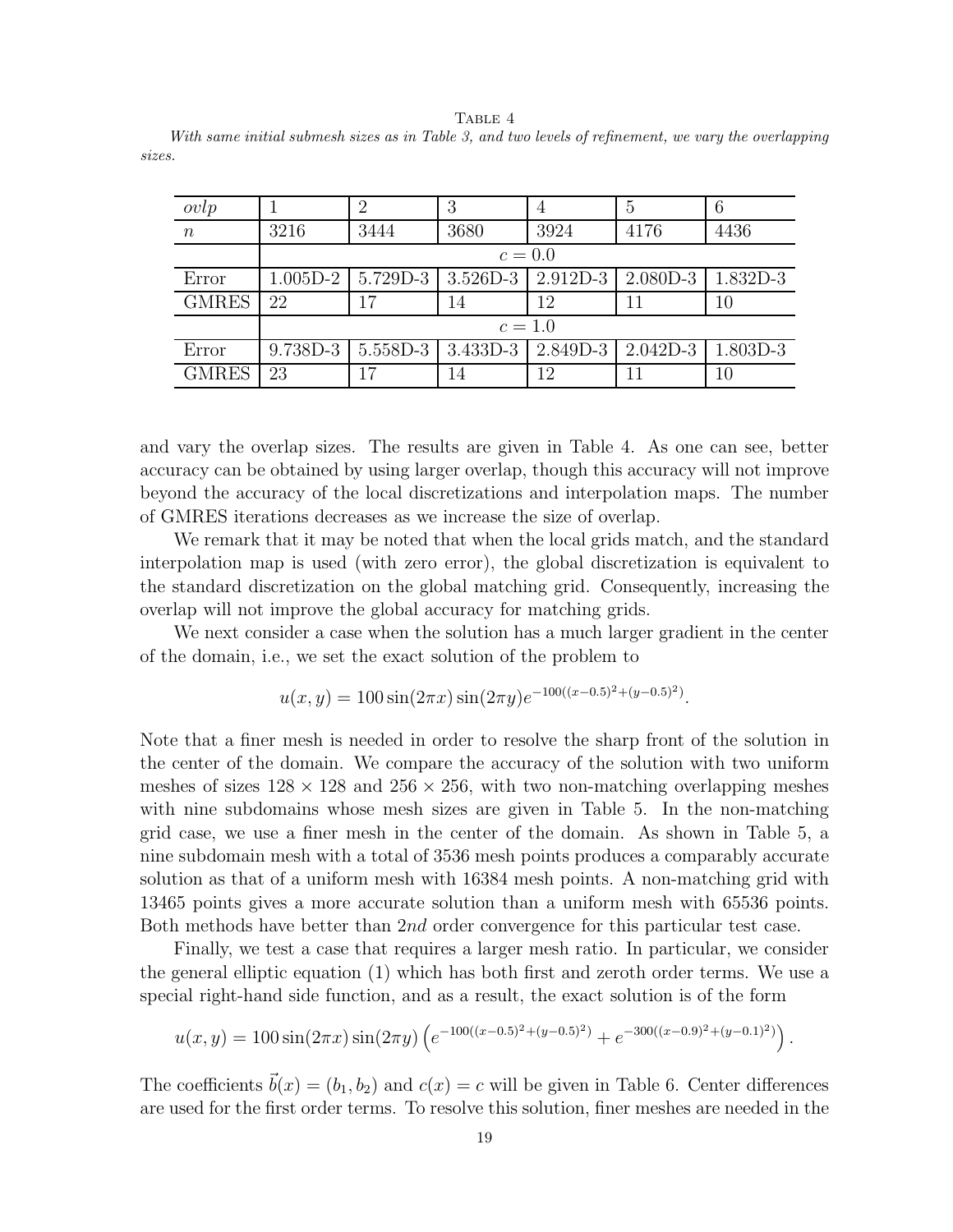#### TABLE 5

Global error in the maximum norm for the case of  $9=3 \times 3$  subdomains and a comparison with two uniform grid cases. n is the total number of unknows.

|              | uniform          | uniform          | $16 \times 16$ 16 $\times$ 16 16 $\times$ 16 | $31 \times 31$ $31 \times 31$ $31 \times 31$ |
|--------------|------------------|------------------|----------------------------------------------|----------------------------------------------|
| Mesh         | $128 \times 128$ | $256 \times 256$ | $16 \times 16$ 32 $\times$ 32 16 $\times$ 16 | $31 \times 31$ 63 $\times$ 63 31 $\times$ 31 |
|              | mesh             | mesh             | $16 \times 16$ 16 $\times$ 16 16 $\times$ 16 | $31 \times 31$ $31 \times 31$ $31 \times 31$ |
| ovlp         |                  |                  |                                              | $\overline{2}$                               |
| $\,n$        | 16384            | 65536            | 3536                                         | 13465                                        |
|              | $c=0.0$          |                  |                                              |                                              |
| Error        | 5.841D-2         | 1.198D-2         | $6.142D-2$                                   | 8.659D-3                                     |
| Order        |                  | 4.8756           |                                              | 7.0932                                       |
| <b>GMRES</b> |                  |                  | 15                                           | 15                                           |
|              | $c = 1.0$        |                  |                                              |                                              |
| Error        | 2.019D-2         | 5.018D-3         | $6.123D-2$                                   | 8.653D-3                                     |
| Order        |                  | 4.0235           |                                              | 7.0762                                       |
| <b>GMRES</b> |                  |                  | 15                                           | 15                                           |

neighborhood of points  $(0.5, 0.5)$  and  $(0.9, 0.1)$ . Different mesh sizes are required in the subdomains containing these two points due to the difference in the smoothness of the exact solution. In the initial test, we use 9 subdomains with a base mesh size  $16 \times 16$ , a finer mesh  $64 \times 64$  covering the point  $(0.5, 0.5)$ , and a much finer mesh  $96 \times 96$  covering the point  $(0.9, 0.1)$ . Two cells of overlap is used for each subdomain. The maximum norm error and the number of GMRES iterations are given in Table 6. The overlapping composite mesh is then refined uniformly by a factor of 2. Table 6 shows clearly, the error is reduced by a factor large than 4. The large mesh ratio,  $191/31 \approx 6$ , does not change the order of the accuracy. The number of iterations also stay nearly the same. We also note that the results for  $c = 0$  and  $c = 1$  are almost identical, with or without the first order terms in the differential equation.

**Acknowledgement:** We thank the referees for many excellent suggestions.

## REFERENCES

- [1] G. Abdoulaev, Y. Achdou, J. Hontand, Y. Kuznetsov, O. Pironneau, and C. PRUD'HOMME, Non-matching grids for fluids, in the Tenth International Conference on Domain Decomposition Methods for Partial Differential Equations, J. Mandel, C. Farhat, and X.-C. Cai, eds., AMS, Providence, RI, 1998.
- [2] Y. ACHDOU, Y. MADAY, AND O. WIDLUND, *Iterative substructuring preconditioners for mortar* element methods in two dimensions, SIAM J. Numer. Anal., 36 (1999), pp. 551–580.
- [3] V. ARNOLD, *Ordinary Differential Equations*, Springer-Verlag, New York, 1992.
- [4] F. BEN BELGACEM, The mortar finite element method with Lagrange multipliers, Numer. Math., 1998. (to appear)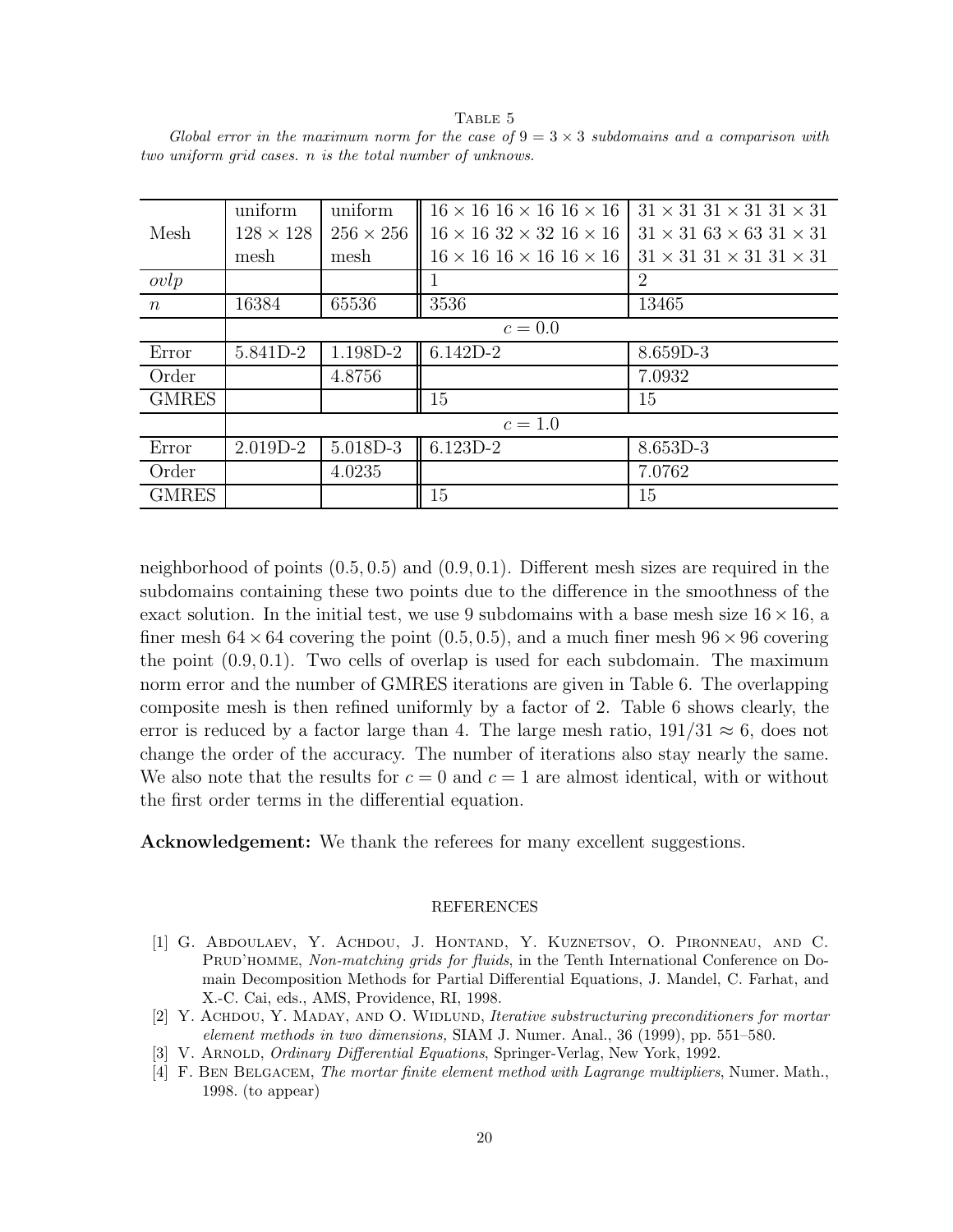TABLE  $6\,$ 

Global error in the maximum norm for the case of  $9=3 \times 3$  subdomains, and with relatively large mesh size ratio. n is the total number of unknows.  $b_1$ ,  $b_2$  and c are the coefficients of the first and zeroth order terms of the elliptic equation (1).

|                  | $96 \times 96$ 16 $\times$ 16 16 $\times$ 16 | $191 \times 191$ $31 \times 31$ $31 \times 31$ |
|------------------|----------------------------------------------|------------------------------------------------|
| Mesh             | $16 \times 16$ 64 $\times$ 64 16 $\times$ 16 | $31 \times 31$ $127 \times 127$ $31 \times 31$ |
|                  | $16 \times 16$ 16 $\times$ 16 16 $\times$ 16 | $31 \times 31$ $31 \times 31$ $31 \times 31$   |
| ovlp             | $\overline{2}$                               | 4                                              |
| $\boldsymbol{n}$ | 16640                                        | 65385                                          |
|                  |                                              | $b_1 = 0.0, b_2 = 0.0, c = 0.0$                |
| Error            | 5.659D-02                                    | 1.036D-02                                      |
| Order            |                                              | 5.4624                                         |
| <b>GMRES</b>     | 21                                           | 22                                             |
|                  |                                              | $b_1 = 0.0, b_2 = 0.0, c = 1.0$                |
| Error            | 5.641D-02                                    | 1.037D-02                                      |
| Order            |                                              | 5.4397                                         |
| <b>GMRES</b>     | 21                                           | 22                                             |
|                  |                                              | $b_1 = 1.0, b_2 = 1.0, c = 0.0$                |
| Error            | 5.752E-02                                    | 1.039D-02                                      |
| Order            |                                              | 5.5361                                         |
| <b>GMRES</b>     | 24                                           | 25                                             |
|                  |                                              | $b_1 = 1.0, b_2 = 1.0, c = 1.0$                |
| Error            | 5.733D-02                                    | 1.038D-02                                      |
| Order            |                                              | 5.5231                                         |
| <b>GMRES</b>     | 24                                           | 25                                             |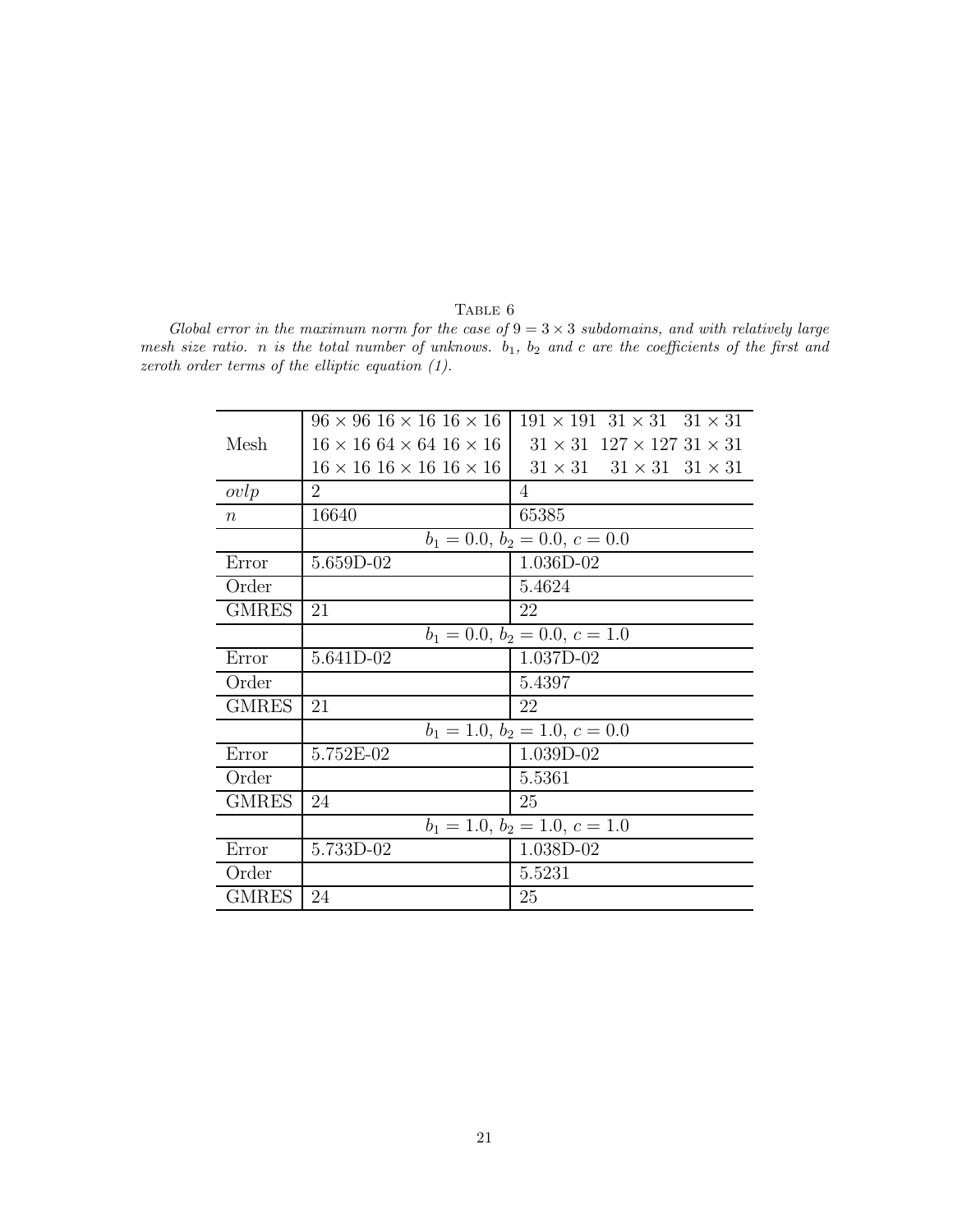- [5] C. BERNARDI, Y. MADAY, AND A. PATERA, A new nonconforming approach to domain decomposition: The mortar element method, in College de France Seminar, H. Brezis and J. Lions, eds., Pitman, 1990.
- [6] J. Bramble, J. Pasciak, J. Wang, and J. Xu, Convergence estimates for product iterative methods with applications to domain decomposition, Math. Comp., 57 (1991), pp. 1–21.
- [7] X.-C. Cai, M. Dryja, and M. Sarkis, Overlapping non-matching grid mortar element methods for elliptic problems, SIAM J. Numer. Anal., 36 (1999), pp. 581–606.
- [8] M. Casarin, Schwarz Preconditioners for Spectral and Mortar Finite Element Methods with Applications to Incompressible Fluids, PhD thesis, Courant Institute of Mathematical Sciences, 1996.
- [9] M. CASARIN AND O. WIDLUND, A hierarchical preconditioner for the mortar finite element method, ETNA 4 (1996), pp. 75–88.
- [10] T. Chan and T. Mathew, Domain decomposition algorithms, Acta Numerica (1994), pp. 61– 143.
- [11] G. Chesshire and W. Henshaw, Composite overlapping meshes for the solution of partial differential equations, J. of Comput. Phys., 90 (1990), pp. 1–64.
- [12] P. Ciarlet, Discrete maximum principle for finite-difference operators, Aequationes Math., 4 (1970), pp. 338–353.
- [13] M. Dryja, An additive Schwarz method for elliptic mortar finite element problems in three dimensions, in the Ninth International Conference on Domain Decomposition Methods for Partial Differential Equations, P. Bjørstad, M. Espedal, and D. Keyes, eds., Wiley & Sons, 1998.
- [14] M. DRYJA AND O. WIDLUND, An additive variant of the Schwarz alternating method for the case of many subregions, Technical Report 339, also Ultracomputer Note 131, Department of Computer Science, Courant Institute of Mathematical Sciences, 1987.
- [15] P. FERKET AND A. REUSKEN, A finite difference discretization method for elliptic problems on composite grids, Computing, 56 (1996), pp. 343–369.
- [16] M. GARBEY, Y. KUZNETSOV, AND Y. VASSILEVSKI, Parallel Schwarz methods for advectiondiffusion equations, SIAM J. Sci. Comput., 1998. (Submitted)
- [17] S. Goossens, X.-C. Cai, and D. Roose, An overlapping non-matching grids method: Some preliminary studies, in the Tenth International Conference on Domain Decomposition Methods for Partial Differential Equations, J. Mandel, C. Farhat, and X.-C. Cai, eds., AMS, Providence, RI, 1998.
- [18] P. GRISVARD, Elliptic Problems in Nonsmooth Domains, Pitman Publishing, Boston, 1985.
- [19] W. Henshaw, Automatic grid generation, Acta Numerica, 1996, pp. 121–148.
- [20] W. Henshaw, K. Brislawn, D. Brown, G. Chesshire, K. Pao, D. Quinlan, and J. Saltzman, Overture: An object-oriented framework for solving PDEs on overlapping grids, LA-UR-97-4033, in Third Symposium on Composite Overset Grid and Solution Technology, Los Alamos, New Mexico, 1996.
- [21] Y. KUZNETSOV, *Efficient iterative solvers for elliptic finite element problems on non-matching* grids, Russian J. Numer. Anal. Math. Modeling, 10 (1995), pp. 187–211.
- [22] P. Lions, On the Schwarz alternating method I., in the First International Symposium on Domain Decomposition Methods for Partial Differential Equations, R. Glowinski, G. Golub, G. Meurant, and J. Périaux, eds., SIAM, Philadelphia, PA, 1988.
- [23] P. Lions, On the Schwarz alternating method. II., in the Second International Symposium on Domain Decomposition Methods for Partial Differential Equations, T. Chan, R. Glowinski, J. Périaux, and O. Widlund, eds., SIAM, Philadelphia, PA, 1989.
- [24] Y. Maday and A. Patera, Nonconforming mortar element methods: Application to spectral discretizations, in the Second International Conference on Decomposition Methods for Partial Differential Equations, T. Chan, R. Glowinski, J. Periaux, and O. Widlund, eds., SIAM Philadelphia, PA, 1989.
- [25] T. Mathew, Uniform convergence of the Schwarz alternating method for solving singularly perturbed advection diffusion equations, SIAM J. Numer. Anal., 35 (1998), pp. 1663-1683.
- [26] T. Mathew and G. Russo, Stability and convergence of discretizations of linear and semilinear